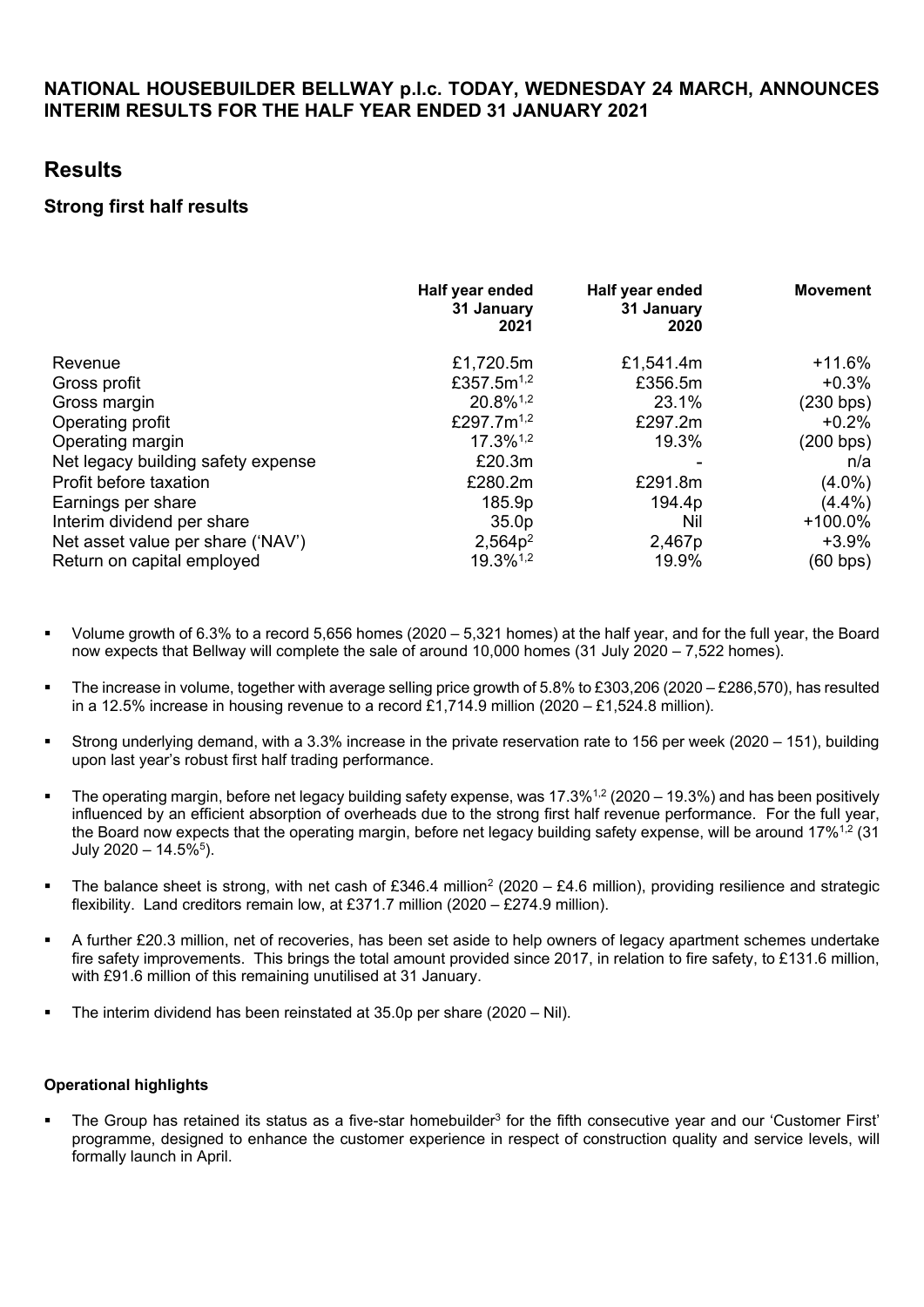- Significant investment in land, with a record 8,848 plots contracted (2020 7,005 plots) with a value of £452.8 million (2020 – £408.2 million) at attractive margins, reflecting the opportunity in the market during a period of reduced competition. This investment ensures that the Group is well positioned to deliver future volume growth.
- New higher margin land, together with ongoing cost control and efficiency initiatives, will lead to future recovery in the gross margin.
- Our 'Artisan Collection' house-type range, which is being well received by our customers, has now been plotted across 195 developments (2020 – 128 developments) and will help drive quality, improved efficiency and long-term cost savings.

#### **Current trading and outlook**

- A robust forward sales position, with the forward order book at 14 March 8.4% ahead at £1,643.2 million<sup>2</sup> (8 March 2020 – £1,515.8 million) and comprising 6,028 homes (8 March 2020 – 5,772 homes).
- The clarity provided by the forward order book has raised the expectation for the full year average selling price to be more than £295,000 (31 July 2020 – £293,054).
- Bellway is in an excellent position to continue its long-term, disciplined growth strategy, increasing the supply of good quality, new homes, while generating future value for our stakeholders.
- <sup>1</sup> Before net legacy building safety expense (note 3).<br><sup>2</sup> Bellucy uses a range of statutory performance mea
- Bellway uses a range of statutory performance measures and alternative performance measures when reviewing the performance of the Group against its strategy. Definitions of the alternative performance measures, and a reconciliation to statutory performance measures, are included in note 15.<br>As measured by the Home Builders' Federation Customer Satisfaction survey.<br>All figures relating to completions, order book, reservations, cancellations, average selling price and land exc
- 
- of its joint ventures. 5 Before net legacy building safety expense and other exceptional items (note 3).
- 

#### **Analyst and investor conference call and webcast**

There will be an analyst and investor presentation via webcast, hosted by Jason Honeyman, Group Chief Executive and Keith Adey, Group Finance Director, at 9.30am today. To join the presentation, go to the Bellway p.l.c. corporate website, www.bellwayplc.co.uk. There is also a facility to join the presentation and Q&A session via a conference call. Participants should dial +44 (0) 330 336 9411 and use confirmation code 7569986. A playback facility will be available shortly after the presentation has finished.

For further information, please contact:-

Jason Honeyman, Group Chief Executive Keith Adey, Group Finance Director

Tel: +44 (0) 191 217 0717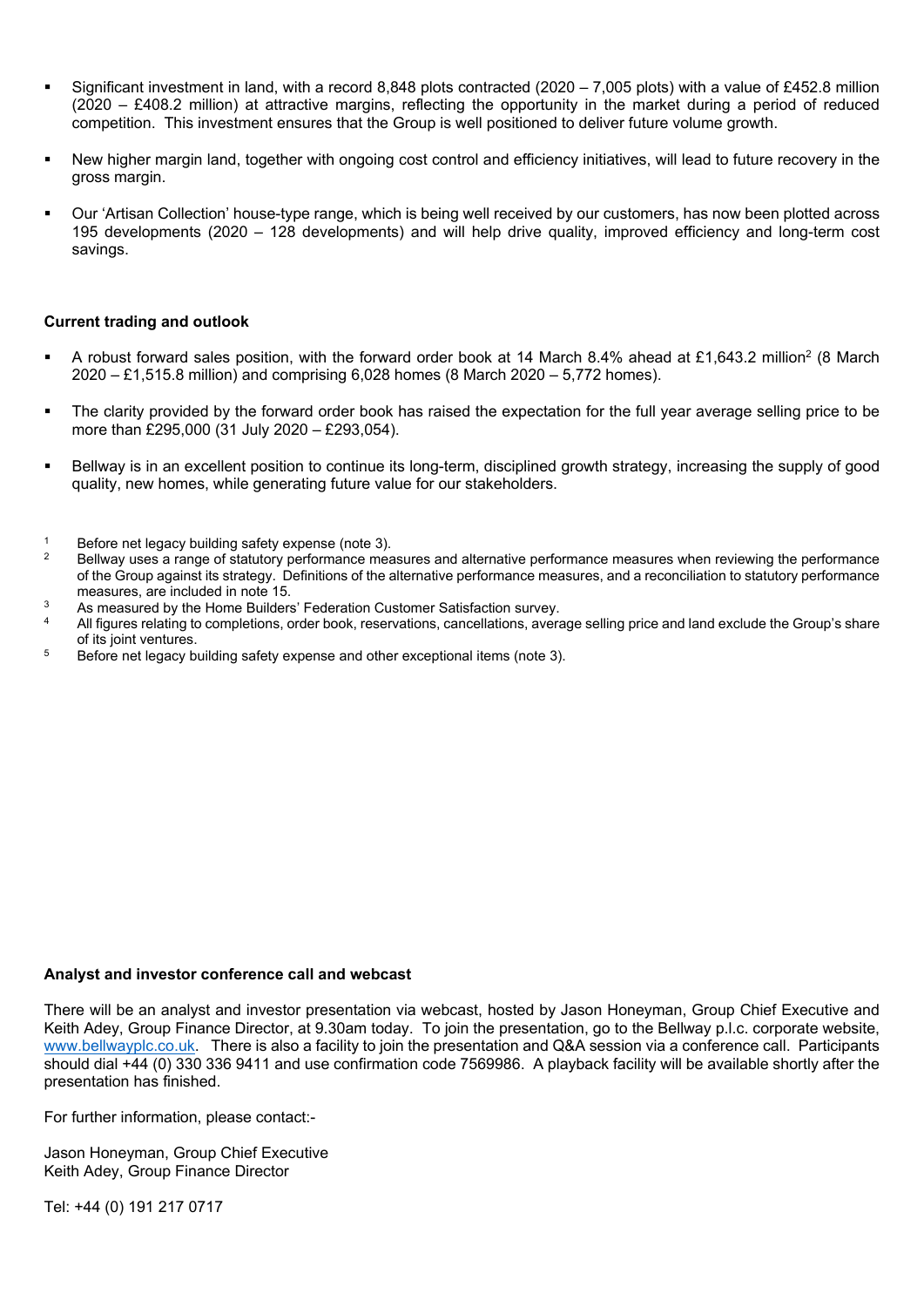# **Chairman's Overview**

*Commenting on the results, Chairman, Paul Hampden Smith, said:* 

Bellway has delivered a good first half trading performance, achieving record first half revenue because of its strong brought forward sales position and investment in work-in-progress. We have delivered this growth, while retaining our core focus on quality and customer care and have been recognised as a five-star homebuilder $3$  for the fifth consecutive year.

We have acted cautiously and responsibly throughout the COVID-19 pandemic, ensuring safe working practices across all our construction sites, sales centres, and divisional offices. In addition, we continue to offer support to our colleagues, whose ongoing efforts have been crucial in helping Bellway emerge strongly from this global crisis, with ongoing mental health and wellbeing campaigns.

As a responsible developer, Bellway recognises concerns with regards to fire safety in apartment buildings. As part of our efforts to help building owners of legacy apartment schemes, we have recognised an additional net legacy building safety expense of £20.3 million in the period. The brings the total amount provided by the Group since 2017, in relation to fire safety, to £131.6 million. This is a substantial sum which demonstrates Bellway's responsible approach to supporting customers with regards to this issue.

Our front-footed approach to land investment during the period will help to secure further volume growth and margin recovery in the years ahead. In addition, we continue to make good progress on several internal initiatives, not least our initial strides towards meeting the Government's Future Homes Standard by 2025.

The Group's balance sheet is robust, with substantial cash resources, and I am therefore pleased to announce that we are reinstating the interim dividend at 35.0p per share (2020 – Nil). For the full year, the Board expects the dividend to be weighted towards the second half and to maintain a dividend cover of around three times earnings.

As the country prepares to emerge from the latest national 'lockdown', Bellway is in an excellent position to continue its long-term, disciplined growth strategy, increasing the supply of good quality, new homes, while generating future value for our stakeholders.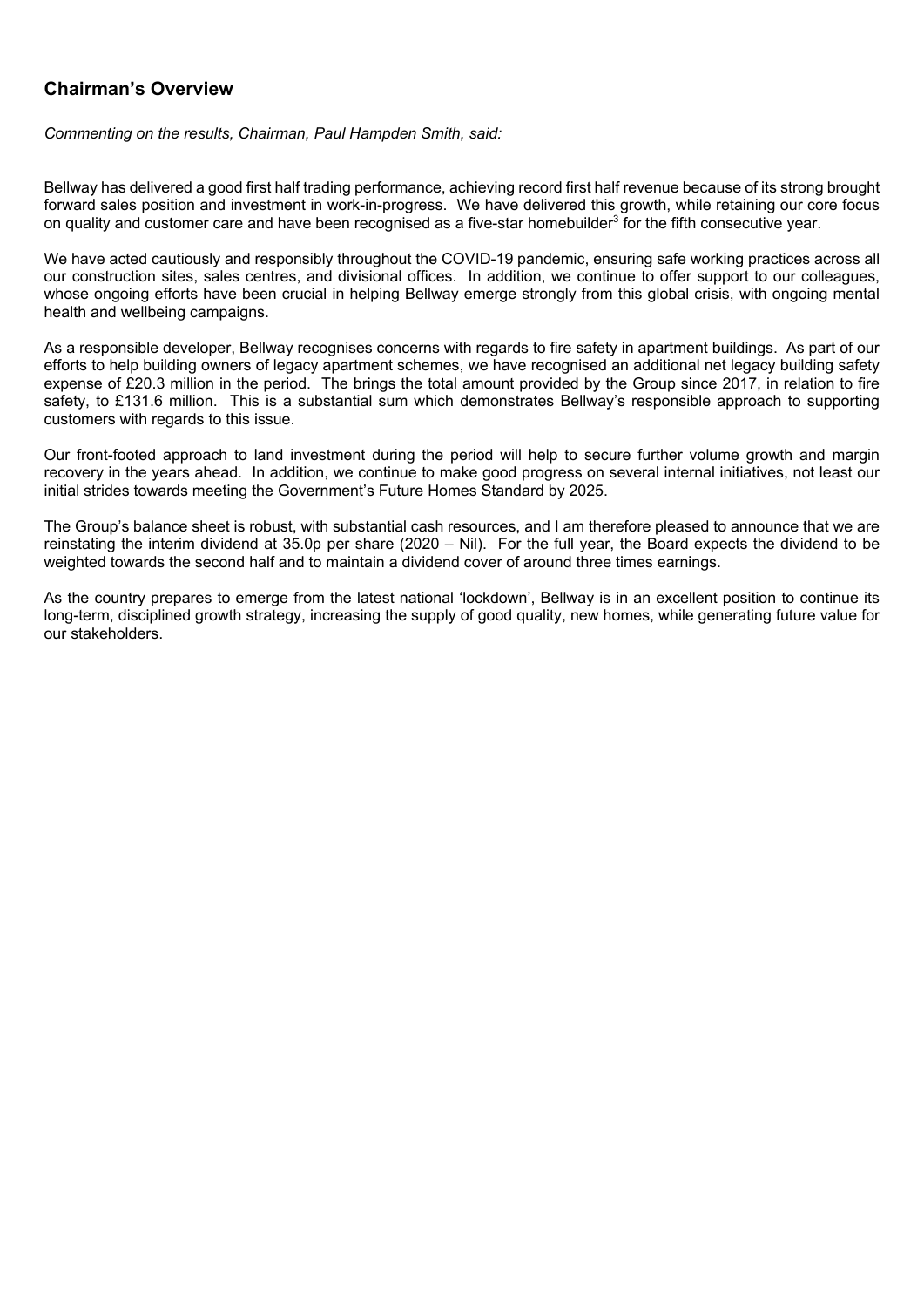# **Group Chief Executive's Operating Review**

## **Strong housing fundamentals**

The fundamentals of the housing market remain robust, with an underlying requirement for new homes in the UK. Affordability is good, supported by an ongoing environment of low interest rates and the mortgage market is broadly supportive, although deposit requirements generally remain high, outside of the Government's Help-to-Buy scheme. The continuation of this scheme, albeit with the introduction of regional price caps from April 2021, together with the temporary and extended stamp duty holiday are both welcome, providing important support to the housing market and especially those looking to make their first step onto the housing ladder.

Bellway is also hopeful that the Government's new mortgage guarantee scheme will lead to the return of competitive, longterm, higher loan-to-value mortgages for both the new build sector and the wider market. If successful, this will underpin ongoing customer demand, while helping the sector to increase the much-needed supply of new homes. In doing so, it will promote a stable and sustainable housing market.

#### **Positive trading conditions**

Sales rates were more pronounced in the Summer and early Autumn, given the pent-up demand arising from the Spring national 'lockdown'. The reservation rate slowed during November, as the sector transitioned to the new Help-to-Buy rules and more widespread 'lockdown' measures were reintroduced. Despite the escalation of these 'lockdown' measures in the new calendar year, sales rates recovered to a more normalised level for the remainder of the trading period, boosted by the effective transition to the new Help-to-Buy scheme, which has been well received by our customers.

For the whole period, the private reservation rate rose by 3.3% to 156 per week (2020 – 151), and the overall reservation rate was resilient at 191 per week (2020 – 194). In line with respective Government guidance, sales centres have remained open in England and Scotland on an appointment only basis, but remain closed except for essential visits in Wales. The cancellation rate was low, at just 14% (2020 – 13%).

The pricing environment has remained firm, with some modest house price inflation, benefiting selected sites in localities where demand is particularly strong, with this most pronounced on developments in the north west of England and the Midlands.

#### **Strong revenue growth**

Bellway has achieved a good first half performance, benefiting from its elevated order book and investment in work-inprogress at the start of the financial year, together with ongoing customer demand for our mid-market, high quality housing product.

Housing revenue rose by 12.5% to £1,714.9 million (2020 – £1,524.8 million), in part driven by strong growth in the number of homes sold, which rose by 6.3% to 5,656 (2020 – 5,321 homes). This includes 334 homes (2020 – 275 homes) sold using our Ashberry brand, which continues to perform well and supports enhanced sales rates on larger sites, through the provision of an additional, differentiated sales outlet.

The market was strongest for affordably priced homes in desirable locations, with areas such as Manchester, the Midlands, Essex and the Home Counties, all delivering solid results. This strong demand for affordably priced homes has influenced our London strategy, which has evolved over recent years, to focus on the outer zones, where customers can often obtain better value. Completions using our Bellway London brand account for 7% of homes sold (2020 – 6%), although this has reduced compared to earlier years, as more compelling land investment opportunities can often be sourced elsewhere in the country. Our average selling price of private homes in London was accessible to a range of buyers at £440,391 (2020 – £497,419), with sites such as Beckton Parkside in Beckton, Eastside Quarter in Bexleyheath and St. George's Park in Hornchurch all experiencing strong demand.

The overall average selling price for the Group rose by 5.8% to £303,206 (2020 – £286,570), influenced by a greater proportion of private housing completions, which rose to 78% of the total (2020 – 77%). The Group deliberately accelerated the construction and sales completion of higher value homes in advance of the change in the Help-to-Buy price caps, which will become effective from 1 April 2021. The increase in the average selling price in the half year is therefore a short-term adjustment and for the full year, the overall average selling price is expected to be in excess of £295,000 (31 July 2020 – £293,054), before moderating to around £290,000 in the following financial year, assuming no change in underlying selling prices.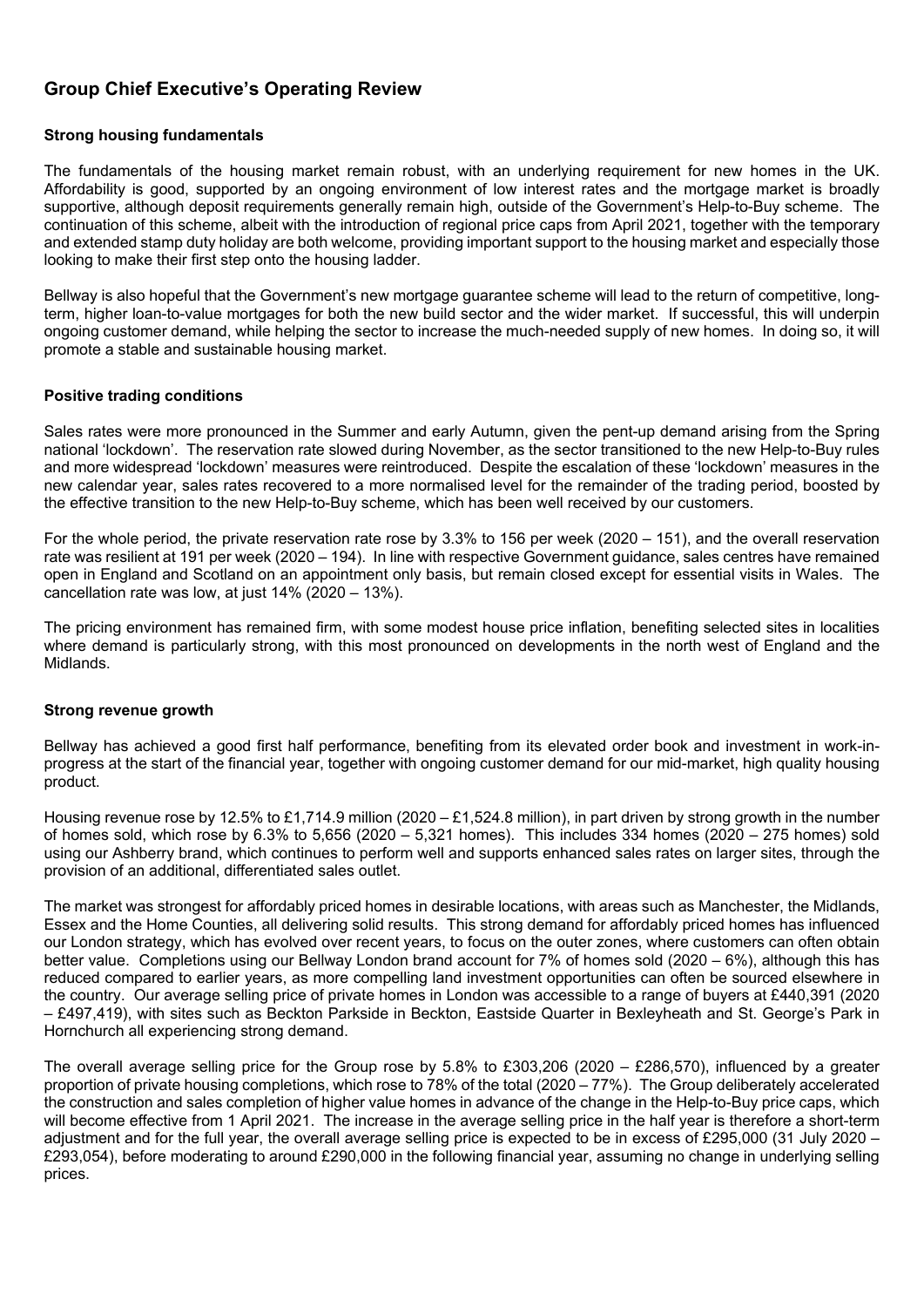The Group recognised other revenue of £5.6 million (2020 – £16.6 million), a decrease from the prior period, which included a disposal of freehold reversionary interests on apartments schemes. This no longer forms a recurring source of other income.

Total revenue, including both housing revenue and other revenue, rose by 11.6% to £1,720.5 million (2020 – £1,541.4 million).

## **Gross margin and cost control**

Gross profit, before net legacy building safety expense, was in line with the prior period at £357.5 million<sup>1,2</sup> (2020 – £356.5) million), with the increase in volume and the rise in the average selling price being offset by a reduction in the gross margin, which reduced to  $20.8\%$ <sup>1,2</sup> (2020 – 23.1%). As previously reported, this reduction is partly due to an earlier period of cost inflation, set against a trading backdrop where house price inflation had been flat. The consequence is that this will continue to dilute the gross margin throughout the duration of those sites affected. In addition, as reported in the previous financial year, there are costs associated with extended site durations because of COVID-19 and again, this will continue to influence the gross margin throughout the life of those sites. The proportion of these extra COVID-19 costs that traded through the income statement in the half year is £12 million.

Going forward, our land acquisition programme is replacing sites with an anticipated gross margin of around 23%, based on expected costs and selling prices at the time of entering into land contracts, and this will help the gross margin to recover beyond the current financial year. In addition, we continue to adopt several 'business-as-usual' cost control and efficiency initiatives, including strong procurement disciplines, site groundwork reviews, internal cost-saving campaigns, upgraded IT systems and further house-type standardisation. In that regard, our 'Artisan Collection' house-type range continues to be well received by our customers and has now been plotted across 25,000 plots on 195 developments (2020 – 128 developments). The 'Artisan Collection' not only embodies our focus on high standards and quality, but the variety of elevational treatments and considered site layouts result in attractive street scenes and an improved sense of placemaking.

There has been no discernible effect on the supply chain because of the UK's new trading arrangements with the EU. Many suppliers and subcontractors have looked to secure certainty and build their order books over the shorter-term and although there are some exceptions, this has helped curb overall cost inflation to low single digits.

## **Operating performance**

Administrative expenses rose slightly to £59.5 million (2020 – £56.7 million) but fell to an unusually low 3.5%<sup>2</sup> of revenue (2020 – 3.7%), because of the strong growth in revenue and one-off weighting of completions towards the first half of the financial year. Maintaining a strong and well-established operational structure, notwithstanding the disruption caused by COVID-19, helps maintain the growth potential in the business in the years ahead.

Other operating income and expenses, which net to a modest expense of £0.3 million (2020 – £2.6 million), relate to the cost of running our part-exchange programme. The cost is unusually low as the use of part-exchange was initially restricted in order to preserve the strength of the balance sheet, with the onset of the initial 'lockdown' restrictions last year. The cost is expected to revert to previous levels in the year ahead.

Overall, operating profit, before net legacy building safety expense, was £297.7 million<sup>1,2</sup> (2020 – £297.2 million) and the operating margin, before net legacy building safety expense, was  $17.3\%$ <sup>1,2</sup> (2020 – 19.3%). This operating margin is expected to be stronger in the first half due to the more efficient absorption of administrative overheads driven by the higher first half volume. The continuing strong trading sentiment, however, means that the Board now expect that the operating margin, before net legacy building safety expense, for the full financial year will be around 17%<sup>1,2</sup> (31 July 2020 – 14.5%<sup>5</sup>).

## **Building safety**

We continue to take a proactive approach to nationwide concerns with regards to fire safety in high rise buildings across the UK. Bellway recognises its responsibilities in its legacy apartment portfolio and continues to review combustion risks, in external wall systems, on past high-rise developments.

The legal responsibility for ensuring fire safety in buildings usually rests with the current owners or their managing agents, which in most cases for our legacy portfolio, is not Bellway. As a responsible developer, however, Bellway takes apartment safety concerns seriously and has therefore established a fire remediation team to work with building owners to help resolve historical issues. In instances where Bellway considers that it may have a contractual responsibility, we are committed to assisting with remediation works to ensure that apartment blocks meet with the current interpretation of building regulations, which were in force at the time they were constructed.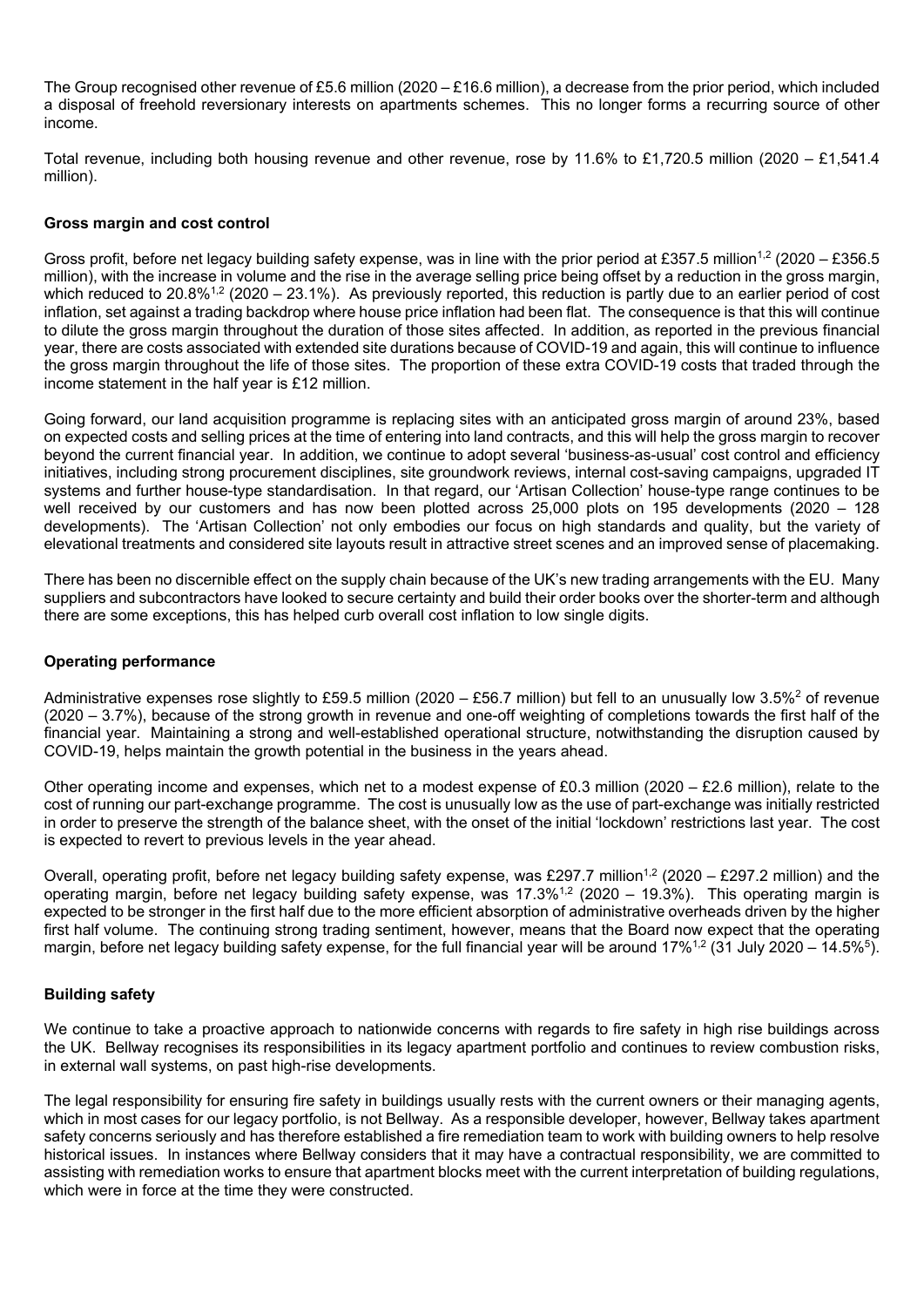In that regard, the total amount provided since 2017, in relation to fire safety, is £131.6 million. This is a substantial sum, demonstrating Bellway's commitment to act responsibly with regards to this issue. Some £91.6 million of this provision, relating to 24 developments, most of which are over 18 metres in height, remains unutilised at 31 January. This remaining provision is stated after incurring an additional net legacy building safety expense of £20.3 million in the period, which is reported after recoveries of £13.5 million.

Initially, our review efforts were directed towards those buildings over 18 metres in height, where Aluminium Composite Material had been used in the construction of the external wall envelope. The scope of our review has since widened, following the 'Advice for Building Owners of Multi-storey, Multi-occupied Residential Buildings', issued by the Ministry of Housing, Communities and Local Government in January 2020.

We therefore now approach this issue, with the benefit of sector-wide hindsight and, by applying revised guidance which clarifies the Government's interpretation of the extant building regulations that were in place at the time of construction. Our reviews, which often include the results of investigative surveys, consider whole external wall systems to determine whether the combination of materials used adequately prevent external fire spread, thereby rendering the building safe.

Differing regulatory frameworks result in ongoing changes with regards to the scope of potential remediation works. In addition, obtaining a supply of suitable replacement materials, and appropriately skilled remediation experts, proves to be an enduring challenge. As a result, while a prudent approach has been taken, there continues to be inevitable labour constraints and upward pressure on costs as we work with third parties to establish fully costed remediation solutions on the 24 developments. We believe we have captured the vast majority of issues and all known liabilities are properly provided for. The extent of the provision could increase, however, in line with normal accounting practice if new issues are identified, as building owners continue to undertake their own investigative works on other schemes within our legacy portfolio. Bellway is actively pursuing recoveries from previous suppliers, subcontractors and professional advisors where they have fallen short of the standards required.

We have strong controls in place to comply with current building regulations and have enhanced our internal fire safety procedures. We welcome the Government's initiatives to assist leaseholders, particularly on buildings between 11 and 18 metres in height, where building owners may have concerns with regards to the safety of cladding. The recent announcement from the Royal Institute of Chartered Surveyors in relation to External Wall System certification will also help to unlock the housing market for many concerned residents. Ultimately, a coordinated response from Government and lenders will lead to a clearer, long-term solution, which ensures that the UK's stock of apartment schemes meets appropriate fire safety standards.

#### **Earnings**

The net finance expense, which mainly relates to imputed land creditor interest and bank commitment fees, was £5.1 million<sup>2</sup> (2020 – £5.9 million). This is a slight reduction on the prior period, reflecting the strong average net cash generation in the past six months.

Joint venture income, which was £7.9 million (2020 – £0.5 million), principally relates to two developments. The increase in the period is because of the completion phasing of apartment blocks and for the full year, total joint venture income is expected to approach £10 million (31 July 2020 – £1.0 million).

Profit before taxation was £280.2 million (2020 – £291.8 million) and the taxation charge of £51.0 million (2020 – £52.5 million) represented an effective tax rate of 18.2% (2020 – 18.0%). This is broadly in line with the standard rate of corporation tax of 19.0% (2020 – 18.3%) and following the Chancellor's recent budget statement, it is expected to rise to 25.0% from April 2023.

Basic earnings per share was 185.9p (2020 – 194.4p).

#### **Strengthening the brand**

We are determined to continue building upon our reputation as one of the country's leading national housebuilders, ensuring that customers are at the core of what we do, and that the Bellway brand is one in which customers can trust. We are therefore delighted to have been recognised as a five-star homebuilder<sup>3</sup> in the Home Builders' Federation Customer Satisfaction survey for the fifth consecutive year.

Our 'Customer First' programme, which will formally launch in April, is gathering momentum. It is designed to enhance the customer experience and help Bellway to exceed customer expectations in respect of the quality of product and service levels. It involves a holistic review of all aspects of the business, from planning through to construction and then customer care, taking into account the sales process along the way. Initiatives arising from this review so far include the introduction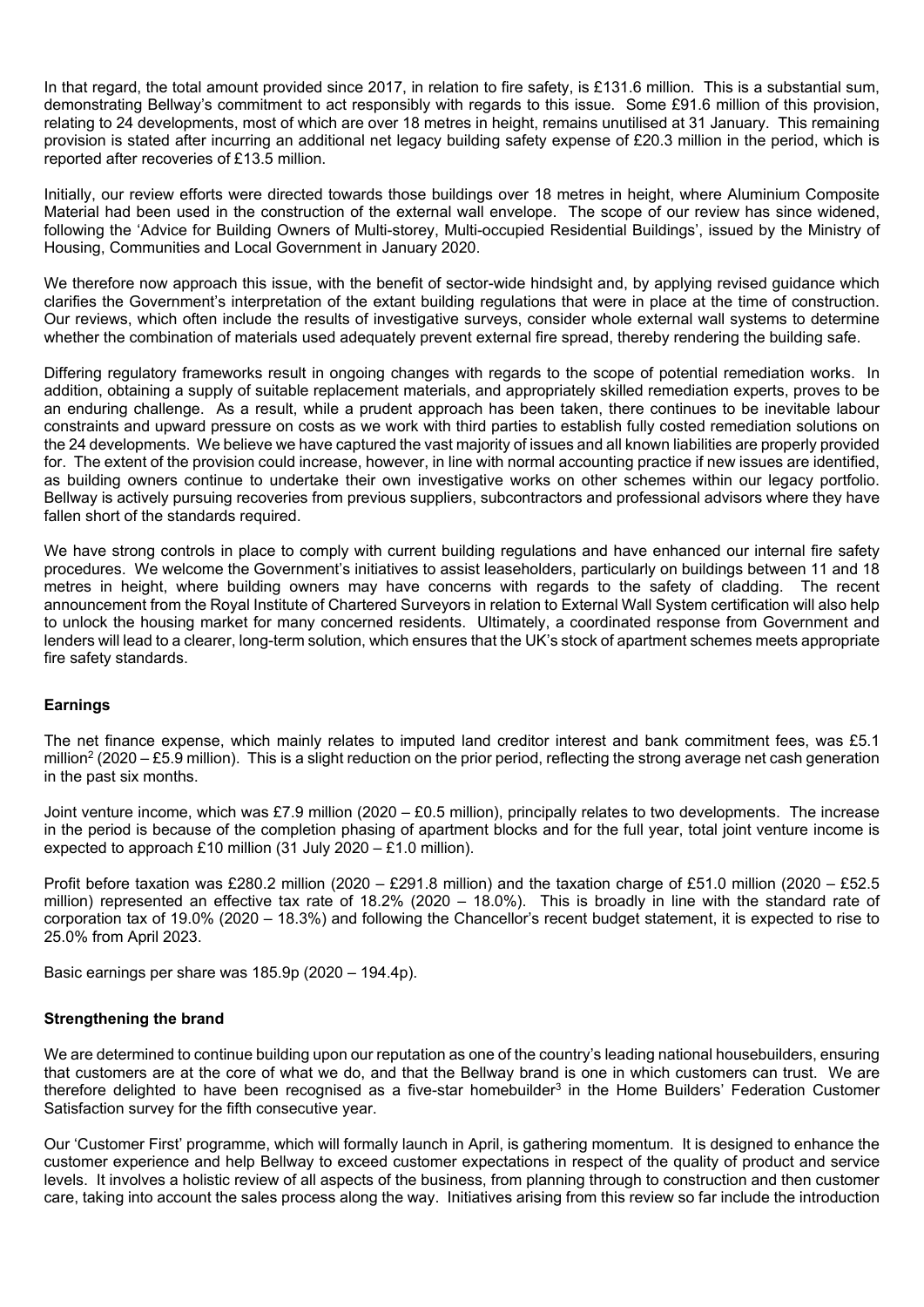of senior management training programmes, an increased number of Customer Quality Reviews and improved, more regular communication with customers throughout the sales and construction process.

#### **Attracting talent for the longer-term**

Attracting, developing and retaining talent throughout the organisation is key to meeting our future growth ambitions. We undertook our first ever employee engagement survey during the period and were delighted by the excellent participation from our colleagues. The Group scored well against a range of metrics and particularly with respect to 'engagement', achieving a score of 91%. In addition, we achieved a score of 94% when colleagues were asked whether the changes made to the business as a result of COVID-19 were effective. These changes included mental health and wellbeing programmes, which continue to be in place as the country remains in a national 'lockdown'. We will use the results of the survey to focus our efforts in the year ahead, particularly around areas of internal communications and enabling more permanent, flexible working patterns.

Our recently constructed Bellway Academy has been established to spearhead training and development across the Group. This encompasses an enhanced learning and development programme, which is focussing on the key areas of site management and construction, together with ongoing training in respect of our Customer First programme. In addition, we have had significant interest in our latest graduate recruitment drive and are delighted to have made offers to a further 38 graduates across a range of disciplines. We are also pleased that  $8.6\%$  (2020 –  $8.4\%$ ) of our workforce are now employed in 'learning and earning' positions.

#### **Better with Bellway**

Our commitment to operating in an ethical and responsible manner forms part of the underlying culture at Bellway and is embodied with our wide-reaching 'Better with Bellway' initiative. The aim of this is to make tangible improvements to business operations to the benefit of society and wider stakeholder groups.

A new, revised Environmental, Social and Governance ('ESG') committee has been created, including both Board level and senior management representation, with the ambition of broadening the scope of our current corporate responsibility programme. Current initiatives include the establishment of science-based targets to reduce the use of scope 3 carbon emissions throughout the supply chain. This will build upon our previously published target, set last financial year, of reducing scope 1 and 2 carbon emissions per home sold by 10% by 2023.

We have also established an internal zero carbon working group, which includes several new appointments, whose ambition is to meet and exceed the requirements of new building regulations on our path towards achieving the Government's Future Homes Standard. In addition, along with a strategic business partner, we are also trialling modular housing at a new site, recently acquired in Tattenhoe, Milton Keynes, with the intention that our learnings from this process will influence our future carbon reduction strategy.

More broadly, we are looking to build upon initiatives already in place across the Group. We have established a project, using our own graduates, to look at site-based resource efficiency, with a target of reducing construction waste, having already achieved high waste diversion rates across the Group. We also have plans to further reduce the use of single-use plastics in the supply chain and water usage in our new homes.

Lastly, we remain committed to supporting our national charity partner, Cancer Research UK ('CRUK') and at the end of January, total donations to CRUK, raised by Bellway employees and business partners, amounted to £1.7 million since launching our partnership over four years ago.

#### **Land and planning**

Given the strong underlying demand for new homes, we have continued our disciplined programme of land acquisition, with our land teams tasked with identifying attractive investment opportunities which meet or exceed our minimum hurdle rates in respect of both gross margin and return on capital employed.

Accordingly, the Group has made good progress and has contracted to acquire 8,848 plots (2020 – 7,005 plots), across 54 sites (2020 – 41 sites), in good quality locations, with a contract value of £452.8 million (2020 – £408.2 million). This is a record half year investment, reflecting the opportunity in the market, during a period of reduced competition.

The sites acquired are housing-led developments, geographically spread across the country and will enable Bellway to offer its customers an affordable product, with less reliance on Help-to-Buy. As a result, the expected average selling price of the contracted plots is around £270,000. This is lower than the average selling price achieved in the period and this is expected to help mitigate any potential downward effect on sales rates that may arise as the revised Help-to-Buy scheme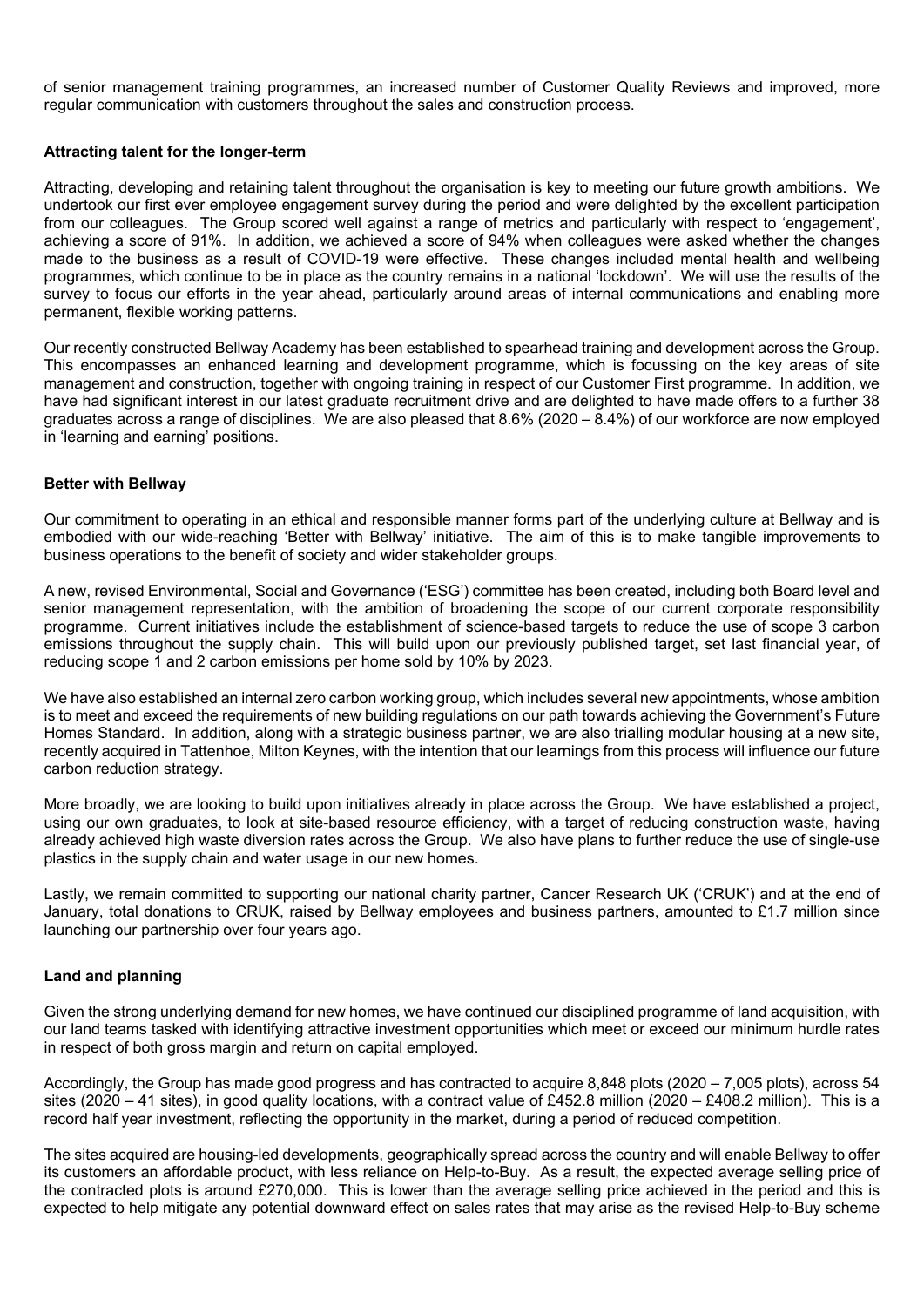comes to an end in March 2023. The average forecast gross margin on land contracted is around 23%, based on expected costs and selling prices at the time of entering into the land contracts.

This responsible, but front-footed investment strategy, will contribute to the recovery in both volume and operating margin in the years ahead. The total cash spend on land, including payment of land creditors, was £351 million (2020 – £397 million).

The table below analyses the Group's land holdings:-

|                                                                                                                                          | 31 January<br>2021 | 31 January<br>2020 |
|------------------------------------------------------------------------------------------------------------------------------------------|--------------------|--------------------|
| Owned and controlled plots<br>DPP: plots with implementable detailed planning permission<br>Pipeline: plots pending an implementable DPP | 27,306<br>21,700   | 25,277<br>18,800   |
| Total owned and controlled plots                                                                                                         | 49.006             | 44,077             |
| Strategic plots                                                                                                                          | 27,700             | 25,700             |
| <b>Total land bank</b>                                                                                                                   | 76,706             | 69,777             |

Overall, the Group had 49,006 plots (2020 – 44,077 plots) within its owned and controlled land bank, a rise of 11.2%, with this growth achieved notwithstanding the usage of plots arising from the record number of homes sold in the period. Within the owned and controlled land bank, 27,306 plots (2020 – 25,277 plots) benefit from an implementable detailed planning permission and the anticipated sales demand and build progress on those plots is such that all land is in place to meet next year's anticipated legal completion forecast. Our proactive approach to investment ensures that the Group's land bank is in a strong position to help drive volume and margin recovery in the years ahead.

In relation to longer-term land opportunities, Bellway continues to invest in its strategic land portfolio, which now comprises some 27,700 plots (2020 – 25,700 plots).

### **Construction progress**

As sites initially re-opened in late Spring last year, the Group focussed its construction investment on homes which were approaching build completion to maximise liquidity at a time of heightened uncertainty. This deliberate approach, together with the reduction in output in the prior financial year, resulted in elevated levels of work-in-progress at 31 July 2020.

This strategy facilitated strong growth in completions in the first half of the current financial year which, in turn, has resulted in a sizeable reduction in the amount invested in work-in-progress over the past six months. As we have completed homes already in production, construction investment over this time has moved, in general, towards new site starts and earlier stage construction phases and this, supported by strong on-site organisation, has enabled the Group to increase average active outlets in the period to 278 (2020 – 274).

Our construction sites operate efficiently with strict COVID-19 safe policies in place, however, the ongoing effects of 'lockdown' inevitably pose some delays to construction activity, particularly if site workers are subject to self-isolation requirements. In addition, although well-managed, we have experienced an elongated conveyancing process with both mortgage offers and home buyers' surveys often taking longer to complete.

Notwithstanding our site openings success, the reduced work-in-progress position, which generally includes plots that are in earlier stages of the construction process, will be a constraint to completions in the second half of the financial year. As a result, and as previously reported, in order to preserve production quality, the completion profile will be weighted towards the first half of this year.

#### **Net cash and financial position**

Bellway was highly cash generative in the period, producing £428.3 million from operations (2020 – £54.3 million), a result of the conversion of the elevated level of brought forward work-in-progress into cash.

Taxation payments were £40.7 million (2020 – £119.8 million), lower than last year due to the reduction in earnings, but also because the prior year outflow included an acceleration of quarterly payments following a one-off change in legislation. Dividend payments were £61.6 million (2020 – £123.1 million), net receipt of loans by Bellway from joint ventures was £25.6 million (2020 – net payment of loans £0.1 million) and there were other minor cash outflows of £6.6 million (2020 – £7.9 million). Overall, the Group had net cash of £346.4 million<sup>2</sup> (2020 – £4.6 million) at the end of the period, underlining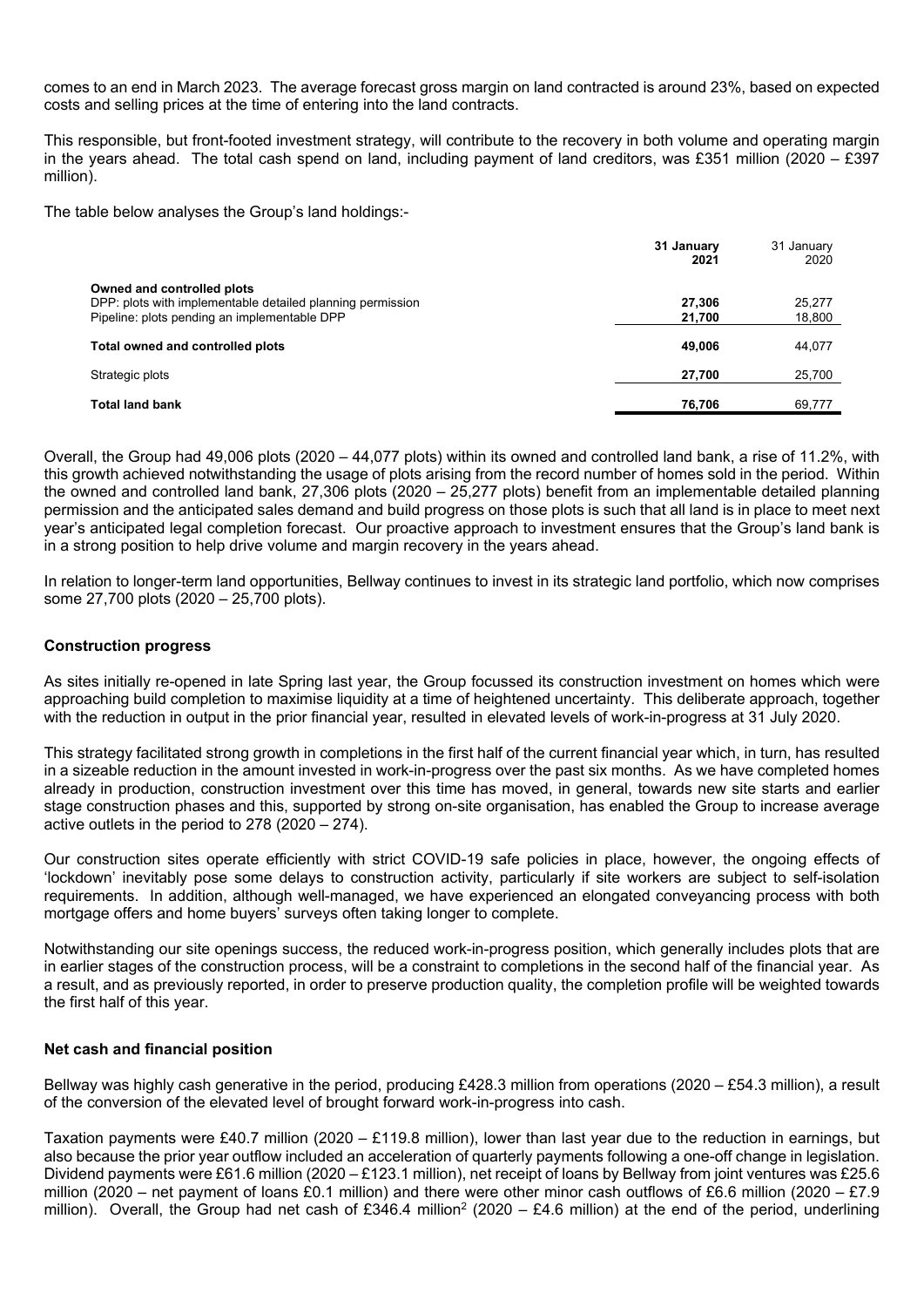Bellway's strong balance sheet. Committed land obligations remain low at £371.7 million (2020 – £274.9 million). Including land creditors, net debt stood at £25.3 million<sup>2</sup> (2020 – £270.3 million), representing negligible adjusted gearing of 0.8%<sup>2</sup>  $(2020 - 8.9\%)$ .

The Group has committed bank facilities of £495 million, which mature in tranches through to 31 December 2023. In addition, the Group entered into a contractual arrangement during the period to issue a sterling US Private Placement ('USPP') for a total amount of £130 million, as part of its ordinary course of business financing arrangements. This USPP debt, which has maturity dates in seven and ten years and a weighted average fixed coupon of 2.7%, was drawn down on 17 February 2021. In aggregate, this provides the Group with access to total committed debt lines of £625 million, thereby securing a long-term and diversified source of capital. This, together with the Group's substantial cash resources, provides financial resilience in the event of unforeseen economic circumstances. In addition, it ensures that Bellway has significant capacity to invest in compelling land opportunities that meet or exceed its minimum financial acquisition criteria.

### **NAV growth and dividend**

Following the final dividend payment of 50.0p per share in respect of the year ended 31 July 2020, the net asset value rose by 4.1% over the past twelve months to £3,162.4 million (2020 – £3,038.9 million), representing a net asset value per share of  $2.564p^2(2020 - 2.467p)$ .

Given the robust balance sheet, substantial cash resources and resilient trading outlook, the Board is also delighted to restore the interim dividend at 35.0p per share. For the full year, the Board expects the dividend to be weighted towards the second half and to maintain a dividend cover<sup>2</sup> of around 3 times earnings. This remains in line with our long-term approach as we continue to reinvest in the business in order to facilitate growth.

Return on capital was  $19.3\%/12}$  (2020 – 19.9%), with the reduction reflecting the lower operating margin, partially offset by an improved asset turn. When including land creditors, a source of long-term debt, as part of the capital base, return on capital employed was  $17.3\%/12}$  (2020 – 18.2%). Notwithstanding the strong cash position, post-tax return on equity was  $14.9\%$ <sup>2</sup> (2020 – 16.1%).

### **Recent trading**

In the six weeks since 1 February, trading was resilient, although given the ongoing national 'lockdown,' reservation rates were lower than the prior year at 263 per week (2020 – 278).

The forward order book remains substantial and at 14 March comprised 6,028 homes (8 March 2020 – 5,772 homes), with a value of £1,643.2 million<sup>2</sup> (8 March 2020 – £1,515.8 million), with this primarily expected to contribute to completions over the next 12 months.

#### **Outlook**

The reduced level of work-in-progress at 31 January, compared to July 2020, and higher proportion of homes in earlier stage construction phases, together with the focus on build quality, will result in a lower level of completions in the second half of the financial year, compared to the first half. Notwithstanding this, the temporary extensions to both the stamp duty holiday and the previous Help-to-Buy regime, have provided more certainty with regards to the completion profile over the coming months. As a result, the Board now expects that Bellway will complete the sale of around 10,000 homes (31 July 2020 – 7,522 homes) in the current financial year. The average selling price is expected to be excess of £295,000 (31 July  $2020 - \text{\textsterling}293,054$  and the operating margin, before net legacy building safety expense, is expected to be around 17%<sup>1,2</sup>  $(31$  July 2020 - 14.5%<sup>5</sup>).

Beyond this financial year, Bellway has a strong land bank and capacity for disciplined, future growth in both volume and the operating margin, assuming market conditions remain supportive. This, together with our strong balance sheet, longterm approach, and focus on quality sets a solid foundation for the years ahead.

**Jason Honeyman**  Group Chief Executive

23 March 2021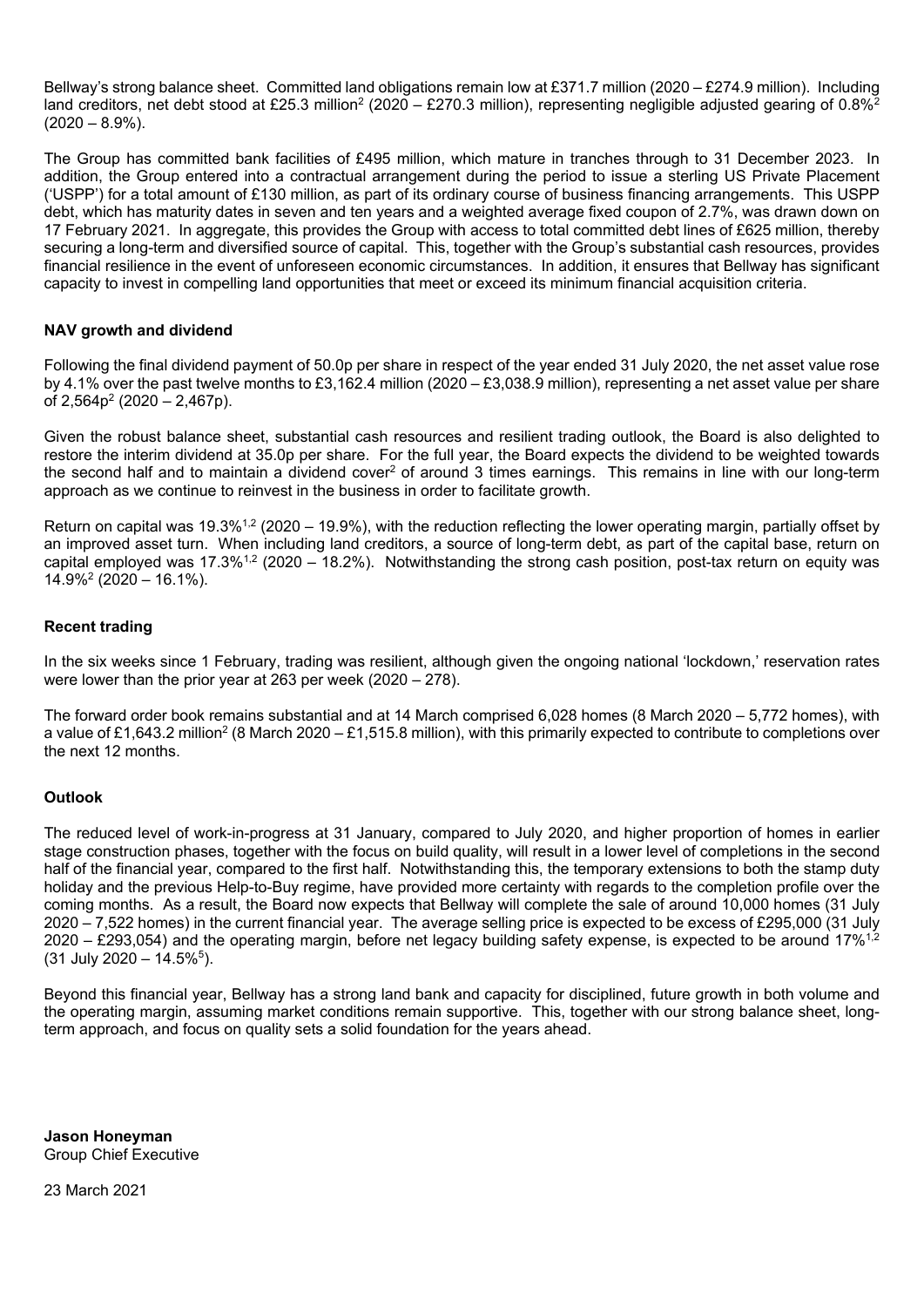# **Condensed Group Income Statement**

|                                               | Note           | <b>Half year</b><br>ended<br>31 January<br>2021<br><b>Before net</b><br>legacy<br>building<br>safety<br>expense | <b>Half year</b><br>ended<br>31 January<br>2021<br><b>Net legacy</b><br>building<br>safety<br>expense<br>(note 3) | <b>Half year</b><br>ended<br>31 January<br>2021<br><b>Total</b> | Half year<br>ended<br>31 January<br>2020<br>Total | Year<br>ended<br>31 July<br>2020<br>Before net<br>legacy<br>building<br>safety<br>expense and<br>other<br>exceptional<br>items | Year<br>ended<br>31 July<br>2020<br>Net legacy<br>building<br>safety<br>expense and<br>other<br>exceptional<br>items<br>(note 3) | Year<br>ended<br>31 July<br>2020<br>Total |
|-----------------------------------------------|----------------|-----------------------------------------------------------------------------------------------------------------|-------------------------------------------------------------------------------------------------------------------|-----------------------------------------------------------------|---------------------------------------------------|--------------------------------------------------------------------------------------------------------------------------------|----------------------------------------------------------------------------------------------------------------------------------|-------------------------------------------|
|                                               |                | £m                                                                                                              | £m                                                                                                                | £m                                                              | £m                                                | £m                                                                                                                             | £m                                                                                                                               | £m                                        |
| Revenue                                       |                | 1,720.5                                                                                                         |                                                                                                                   | 1,720.5                                                         | 1,541.4                                           | 2,225.4                                                                                                                        |                                                                                                                                  | 2,225.4                                   |
| Cost of sales                                 |                | (1, 363.0)                                                                                                      | (20.3)                                                                                                            | (1, 383.3)                                                      | (1, 184.9)                                        | (1,803.2)                                                                                                                      | (71.9)                                                                                                                           | (1,875.1)                                 |
| Gross profit                                  |                | 357.5                                                                                                           | (20.3)                                                                                                            | 337.2                                                           | 356.5                                             | 422.2                                                                                                                          | (71.9)                                                                                                                           | 350.3                                     |
| Other operating income                        |                | 41.3                                                                                                            |                                                                                                                   | 41.3                                                            | 86.5                                              | 153.0                                                                                                                          |                                                                                                                                  | 153.0                                     |
| Other operating expenses                      |                | (41.6)                                                                                                          |                                                                                                                   | (41.6)                                                          | (89.1)                                            | (156.1)                                                                                                                        |                                                                                                                                  | (156.1)                                   |
| Administrative expenses                       |                | (59.5)                                                                                                          | $\blacksquare$                                                                                                    | (59.5)                                                          | (56.7)                                            | (97.4)                                                                                                                         | (0.7)                                                                                                                            | (98.1)                                    |
| <b>Operating profit</b>                       |                | 297.7                                                                                                           | (20.3)                                                                                                            | 277.4                                                           | 297.2                                             | 321.7                                                                                                                          | (72.6)                                                                                                                           | 249.1                                     |
| Finance income                                | 4              | 0.1                                                                                                             |                                                                                                                   | 0.1                                                             | 0.2                                               | 0.2                                                                                                                            |                                                                                                                                  | 0.2                                       |
| Finance expenses                              | $\overline{4}$ | (5.2)                                                                                                           |                                                                                                                   | (5.2)                                                           | (6.1)                                             | (13.6)                                                                                                                         |                                                                                                                                  | (13.6)                                    |
| Share of result of joint<br>ventures          |                | 7.9                                                                                                             |                                                                                                                   | 7.9                                                             | 0.5                                               | 1.0                                                                                                                            |                                                                                                                                  | 1.0                                       |
| <b>Profit before taxation</b>                 |                | 300.5                                                                                                           | (20.3)                                                                                                            | 280.2                                                           | 291.8                                             | 309.3                                                                                                                          | (72.6)                                                                                                                           | 236.7                                     |
| Income tax expense                            | 5              | (54.9)                                                                                                          | 3.9                                                                                                               | (51.0)                                                          | (52.5)                                            | (57.6)                                                                                                                         | 13.8                                                                                                                             | (43.8)                                    |
| Profit for the period *                       |                | 245.6                                                                                                           | (16.4)                                                                                                            | 229.2                                                           | 239.3                                             | 251.7                                                                                                                          | (58.8)                                                                                                                           | 192.9                                     |
| <b>Earnings per ordinary</b><br>share - Basic | 6              |                                                                                                                 |                                                                                                                   | 185.9p                                                          | 194.4p                                            |                                                                                                                                |                                                                                                                                  | 156.6p                                    |
| Earnings per ordinary<br>share - Diluted      | 6              |                                                                                                                 |                                                                                                                   | 185.4p                                                          | 193.7p                                            |                                                                                                                                |                                                                                                                                  | 156.1p                                    |
| Dividend per ordinary<br>share                | $\overline{7}$ |                                                                                                                 |                                                                                                                   | 35.0p                                                           | Nil                                               |                                                                                                                                |                                                                                                                                  | 50.0 <sub>p</sub>                         |

# **Condensed Group Statement of Comprehensive Income**

|                                                                                                    | Note | <b>Half year</b><br>ended<br>31 January<br>2021<br>£m | Half year<br>ended<br>31 January<br>2020<br>£m | Year<br>ended<br>31 July<br>2020<br>£m |
|----------------------------------------------------------------------------------------------------|------|-------------------------------------------------------|------------------------------------------------|----------------------------------------|
| Profit for the period                                                                              |      | 229.2                                                 | 239.3                                          | 192.9                                  |
| Other comprehensive income/(expense)                                                               |      |                                                       |                                                |                                        |
| Items that will not be recycled to the income statement:                                           |      |                                                       |                                                |                                        |
| Remeasurement gains/(losses) on defined benefit pension plans                                      |      | 2.1                                                   |                                                | (1.8)                                  |
| Income tax on other comprehensive (income)/expense                                                 | 5    | (0.4)                                                 |                                                | 0.3                                    |
| Other comprehensive income/(expense) for the period, net of income tax                             |      | 1.7                                                   |                                                | (1.5)                                  |
| Total comprehensive income for the period *<br>* All attributable to equity holders of the parent. |      | 230.9                                                 | 239.3                                          | 191.4                                  |

equity holders of the pa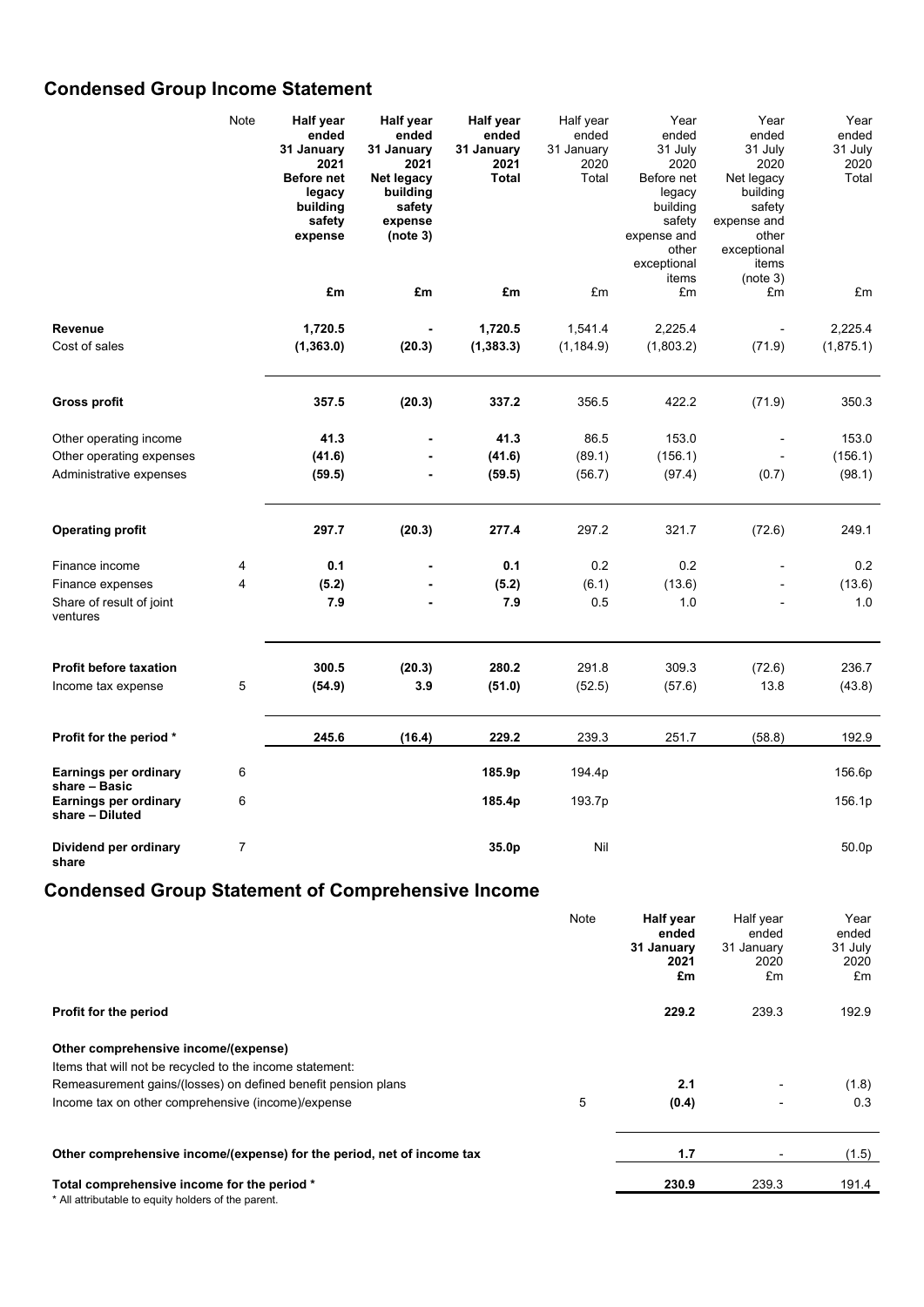# **Condensed Group Statement of Changes in Equity**

|                                                                                                     | Note    | <b>Issued</b><br>capital | <b>Share</b><br>premium  | Capital<br>redemption<br>reserve | Other<br>reserves        | <b>Retained</b><br>earnings | Total<br>equity |
|-----------------------------------------------------------------------------------------------------|---------|--------------------------|--------------------------|----------------------------------|--------------------------|-----------------------------|-----------------|
| Half year ended 31 January 2021                                                                     |         | £m                       | £m                       | £m                               | £m                       | £m                          | £m              |
| <b>Balance at 1 August 2020</b>                                                                     |         | 15.4                     | 178.4                    | 20.0                             | 1.5                      | 2,778.7                     | 2,994.0         |
| Total comprehensive income for the period<br>Profit for the period                                  |         | $\overline{\phantom{a}}$ | $\blacksquare$           | $\blacksquare$                   | $\overline{\phantom{0}}$ | 229.2                       | 229.2           |
| Other comprehensive income **                                                                       |         |                          |                          |                                  |                          | 1.7                         | 1.7             |
| Total comprehensive income for the period                                                           |         |                          |                          |                                  |                          | 230.9                       | 230.9           |
| Transactions with shareholders recorded<br>directly in equity:                                      |         |                          |                          |                                  |                          |                             |                 |
| Dividends on equity shares<br>Purchase of own shares                                                | 7<br>11 |                          |                          |                                  |                          | (61.6)<br>(2.5)             | (61.6)<br>(2.5) |
| Shares issued                                                                                       |         |                          | 0.1                      |                                  |                          |                             | 0.1             |
| Credit in relation to share options and tax<br>thereon                                              | 5       |                          |                          |                                  |                          | 1.5                         | 1.5             |
| Total contributions by and distributions to                                                         |         |                          |                          |                                  |                          |                             |                 |
| shareholders                                                                                        |         |                          | 0.1                      |                                  |                          | (62.6)                      | (62.5)          |
| Balance at 31 January 2021                                                                          |         | 15.4                     | 178.5                    | 20.0                             | 1.5                      | 2,947.0                     | 3,162.4         |
| Half year ended 31 January 2020                                                                     |         |                          |                          |                                  |                          |                             |                 |
| Balance at 1 August 2019                                                                            |         | 15.3                     | 175.8                    | 20.0                             | 1.5                      | 2,708.6                     | 2,921.2         |
| Total comprehensive income for the period<br>Profit for the period<br>Other comprehensive income ** |         | $\overline{\phantom{a}}$ | $\overline{\phantom{a}}$ | $\overline{\phantom{a}}$         | -                        | 239.3                       | 239.3           |
| Total comprehensive income for the period                                                           |         |                          |                          |                                  | $\overline{a}$           | 239.3                       | 239.3           |
| Transactions with shareholders recorded<br>directly in equity:                                      |         |                          |                          |                                  |                          |                             |                 |
| Dividends on equity shares<br>Credit in relation to share options and tax                           | 7       |                          |                          |                                  |                          | (123.1)                     | (123.1)         |
| thereon                                                                                             | 5       |                          |                          |                                  |                          | 1.5                         | 1.5             |
| Total contributions by and distributions to<br>shareholders                                         |         |                          |                          |                                  | ÷                        | (121.6)                     | (121.6)         |
| Balance at 31 January 2020                                                                          |         | 15.3                     | 175.8                    | 20.0                             | 1.5                      | 2,826.3                     | 3,038.9         |
| Year ended 31 July 2020                                                                             |         |                          |                          |                                  |                          |                             |                 |
| Balance at 1 August 2019                                                                            |         | 15.3                     | 175.8                    | 20.0                             | 1.5                      | 2,708.6                     | 2,921.2         |
| Total comprehensive income for the period<br>Profit for the period                                  |         |                          |                          |                                  |                          | 192.9                       | 192.9           |
| Other comprehensive expense **                                                                      |         |                          | $\overline{\phantom{0}}$ |                                  |                          | (1.5)                       | (1.5)           |
| Total comprehensive income for the period                                                           |         | $\overline{a}$           | $\overline{a}$           | $\sim$                           | $\overline{\phantom{0}}$ | 191.4                       | 191.4           |
| Transactions with shareholders recorded<br>directly in equity:                                      |         |                          |                          |                                  |                          |                             |                 |
| Dividends on equity shares<br>Shares issued                                                         | 7       | 0.1                      | 2.6                      |                                  |                          | (123.1)                     | (123.1)<br>2.7  |
| Credit in relation to share options and tax                                                         | 5       |                          |                          |                                  |                          | 1.8                         | 1.8             |
| thereon<br>Total contributions by and distributions to                                              |         |                          |                          |                                  |                          |                             |                 |
| shareholders                                                                                        |         | 0.1                      | 2.6                      |                                  | $\overline{\phantom{0}}$ | (121.3)                     | (118.6)         |
| Balance at 31 July 2020                                                                             |         | 15.4                     | 178.4                    | 20.0                             | 1.5                      | 2,778.7                     | 2,994.0         |

\*\* An additional breakdown is provided in the Condensed Group Statement of Comprehensive Income.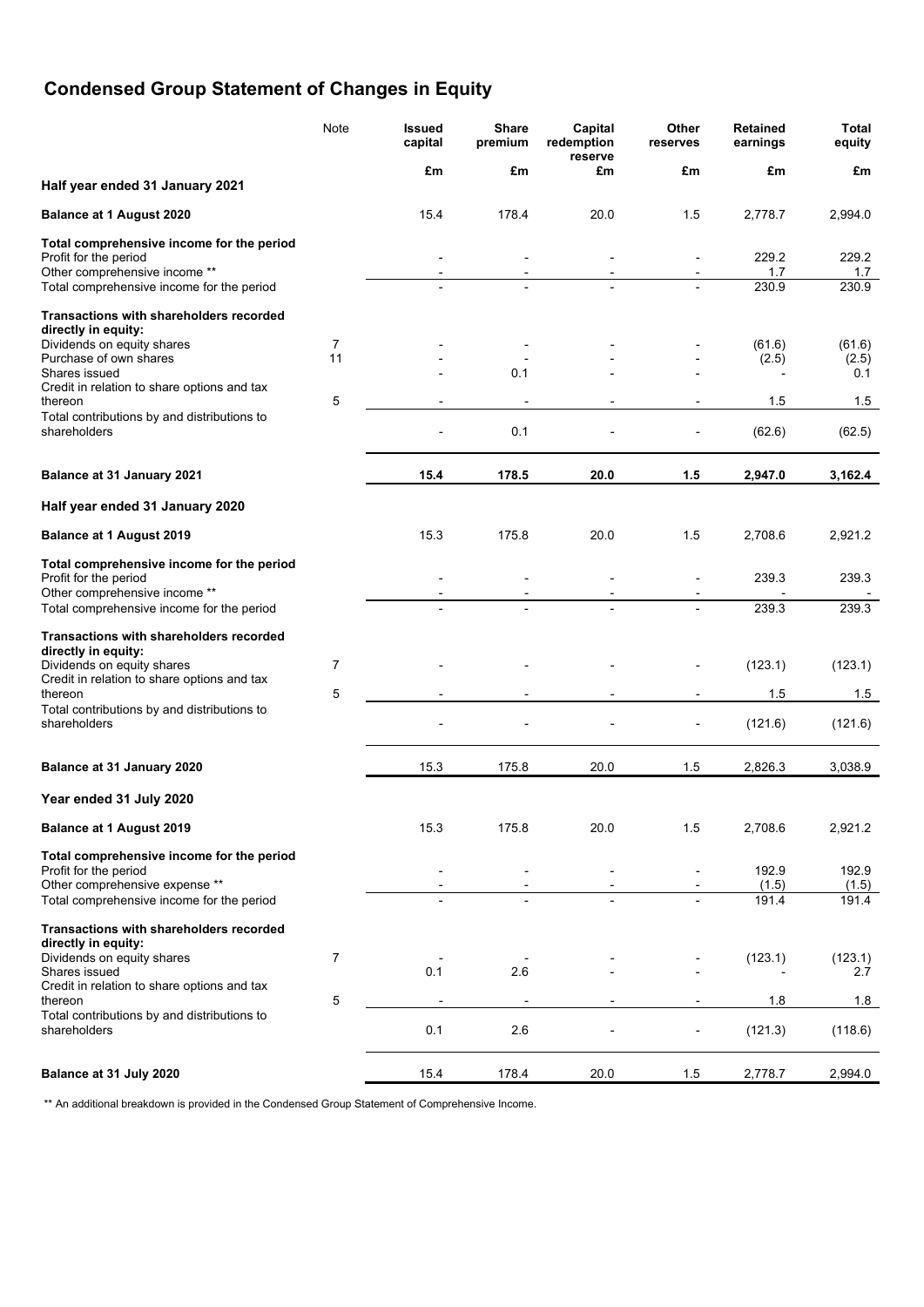# **Condensed Group Balance Sheet**

|                                                          |             | 31 January<br>2021<br>£m | 31 January<br>2020<br>£m | 31 July<br>2020<br>£m |
|----------------------------------------------------------|-------------|--------------------------|--------------------------|-----------------------|
| <b>ASSETS</b>                                            |             |                          |                          |                       |
| <b>Non-current assets</b>                                |             |                          |                          |                       |
| Property, plant and equipment                            |             | 36.9                     | 35.2                     | 36.7                  |
| Financial assets and equity accounted joint arrangements |             | 43.1                     | 50.5                     | 60.8                  |
| Deferred tax assets                                      | 5           | 0.3                      | 1.4                      | 0.5                   |
| Retirement benefit assets                                |             | 3.6                      | 2.9                      | 1.3                   |
|                                                          |             | 83.9                     | 90.0                     | 99.3                  |
| <b>Current assets</b>                                    |             |                          |                          |                       |
| Inventories                                              |             | 3,678.5                  | 3,581.2                  | 3,863.0               |
| Trade and other receivables                              |             | 103.0                    | 157.8                    | 69.9                  |
| Cash and cash equivalents                                | 8           | 346.4                    | 24.6                     | 51.4                  |
| Corporation tax receivable                               | 5           |                          | 0.7                      |                       |
|                                                          |             | 4,127.9                  | 3,764.3                  | 3,984.3               |
| <b>Total assets</b>                                      |             | 4,211.8                  | 3,854.3                  | 4,083.6               |
| <b>LIABILITIES</b>                                       |             |                          |                          |                       |
| <b>Non-current liabilities</b>                           |             |                          |                          |                       |
| Trade and other payables                                 |             | (89.0)                   | (95.4)                   | (131.2)               |
| Deferred tax liabilities                                 | 5           | (4.7)                    | (2.2)                    | (2.6)                 |
|                                                          |             | (93.7)                   | (97.6)                   | (133.8)               |
| <b>Current liabilities</b>                               |             |                          |                          |                       |
| Interest-bearing loans and borrowings                    | 8           |                          | (20.0)                   | (50.0)                |
| Corporation tax payable                                  | $\mathbf 5$ | (11.1)                   |                          | (1.5)                 |
| Trade and other payables                                 |             | (853.0)                  | (697.8)                  | (834.0)               |
| Provisions                                               | 9           | (91.6)                   |                          | (70.3)                |
|                                                          |             | (955.7)                  | (717.8)                  | (955.8)               |
| <b>Total liabilities</b>                                 |             | (1,049.4)                | (815.4)                  | (1,089.6)             |
|                                                          |             |                          |                          |                       |
| <b>Net assets</b>                                        |             | 3,162.4                  | 3,038.9                  | 2,994.0               |
| <b>EQUITY</b>                                            |             |                          |                          |                       |
| Issued capital                                           |             | 15.4                     | 15.3                     | 15.4                  |
| Share premium                                            |             | 178.5                    | 175.8                    | 178.4                 |
| Capital redemption reserve                               | 11          | 20.0                     | 20.0                     | 20.0                  |
| Other reserves                                           |             | $1.5$                    | 1.5                      | 1.5                   |
| Retained earnings                                        | 11          | 2,947.0                  | 2,826.3                  | 2,778.7               |
| <b>Total equity</b>                                      |             | 3,162.4                  | 3,038.9                  | 2,994.0               |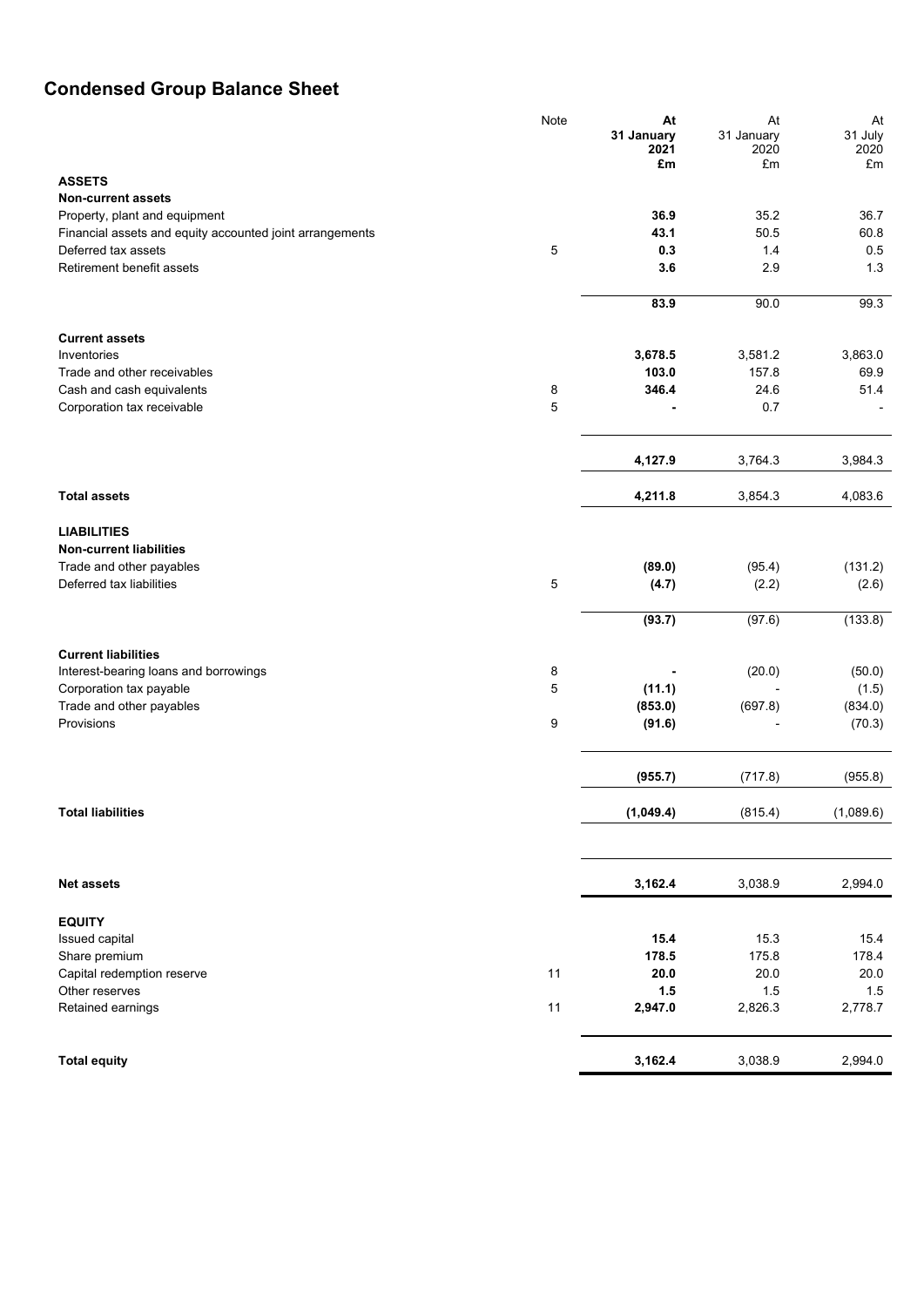# **Condensed Group Cash Flow Statement**

|                                                                       | Note | <b>Half year</b><br>ended<br>31 January<br>2021<br>£m | Half year<br>ended<br>31 January<br>2020<br>£m | Year<br>ended<br>31 July<br>2020<br>£m |
|-----------------------------------------------------------------------|------|-------------------------------------------------------|------------------------------------------------|----------------------------------------|
| Cash flows from operating activities<br>Profit for the period         |      | 229.2                                                 | 239.3                                          | 192.9                                  |
| Depreciation charge                                                   |      | 3.1                                                   | 3.1                                            | 6.3                                    |
| Profit on the sale of property, plant and equipment                   |      | (0.7)                                                 |                                                |                                        |
| Finance income                                                        | 4    | (0.1)                                                 | (0.2)                                          | (0.2)                                  |
| Finance expenses                                                      | 4    | 5.2                                                   | 6.1                                            | 13.6                                   |
| Share-based payment expense                                           |      | 1.6                                                   | 1.1                                            | 2.1                                    |
| Share of post-tax result of joint ventures                            |      | (7.9)                                                 | (0.5)                                          | (1.0)                                  |
| Income tax expense                                                    | 5    | 51.0                                                  | 52.5                                           | 43.8                                   |
| Decrease/(increase) in inventories                                    |      | 186.2                                                 | (103.6)                                        | (385.0)                                |
| (Increase)/decrease in trade and other receivables                    |      | (33.1)                                                | (30.0)                                         | 58.0                                   |
| (Decrease)/increase in trade and other payables                       |      | (27.5)                                                | (113.5)                                        | 55.0                                   |
| Increase in provisions                                                | 9    | 21.3                                                  |                                                | 70.3                                   |
| Cash inflow from operations                                           |      | 428.3                                                 | 54.3                                           | 55.8                                   |
| Interest paid                                                         |      | (0.9)                                                 | (1.9)                                          | (6.0)                                  |
| Income tax paid                                                       |      | (40.7)                                                | (119.8)                                        | (107.7)                                |
| Net cash inflow/(outflow) from operating activities                   |      | 386.7                                                 | (67.4)                                         | (57.9)                                 |
| Cash flows from investing activities                                  |      |                                                       |                                                |                                        |
| Acquisition of property, plant and equipment                          |      | (3.0)                                                 | (4.3)                                          | (8.3)                                  |
| Proceeds from sale of property, plant and equipment                   |      | 1.5                                                   |                                                | 0.1                                    |
| Increase in loans to joint ventures                                   |      | (0.5)                                                 | (0.5)                                          | (9.9)                                  |
| Repayment of loans by joint ventures                                  |      | 26.1                                                  | 0.4                                            |                                        |
| Interest received                                                     |      |                                                       | 0.2                                            | 0.3                                    |
|                                                                       |      |                                                       |                                                |                                        |
| Net cash inflow/(outflow) from investing activities                   |      | 24.1                                                  | (4.2)                                          | (17.8)                                 |
| Cash flows from financing activities                                  |      |                                                       |                                                |                                        |
| (Decrease)/increase in bank borrowings                                |      | (50.0)                                                | 20.0                                           | 50.0                                   |
| Payment of lease liabilities                                          |      | (1.8)                                                 | (1.9)                                          | (3.7)                                  |
| Proceeds from the issue of share capital on exercise of share options |      | 0.1                                                   |                                                | 2.7                                    |
| Purchase of own shares                                                | 11   | (2.5)                                                 | $\overline{\phantom{a}}$                       |                                        |
| Dividends paid                                                        |      | (61.6)                                                | (123.1)                                        | (123.1)                                |
| Net cash outflow from financing activities                            |      | (115.8)                                               | (105.0)                                        | (74.1)                                 |
| Net increase/(decrease) in cash and cash equivalents                  |      | 295.0                                                 | (176.6)                                        | (149.8)                                |
| Cash and cash equivalents at beginning of period                      |      | 51.4                                                  | 201.2                                          | 201.2                                  |
|                                                                       |      |                                                       |                                                |                                        |
| Cash and cash equivalents at end of period                            | 8    | 346.4                                                 | 24.6                                           | 51.4                                   |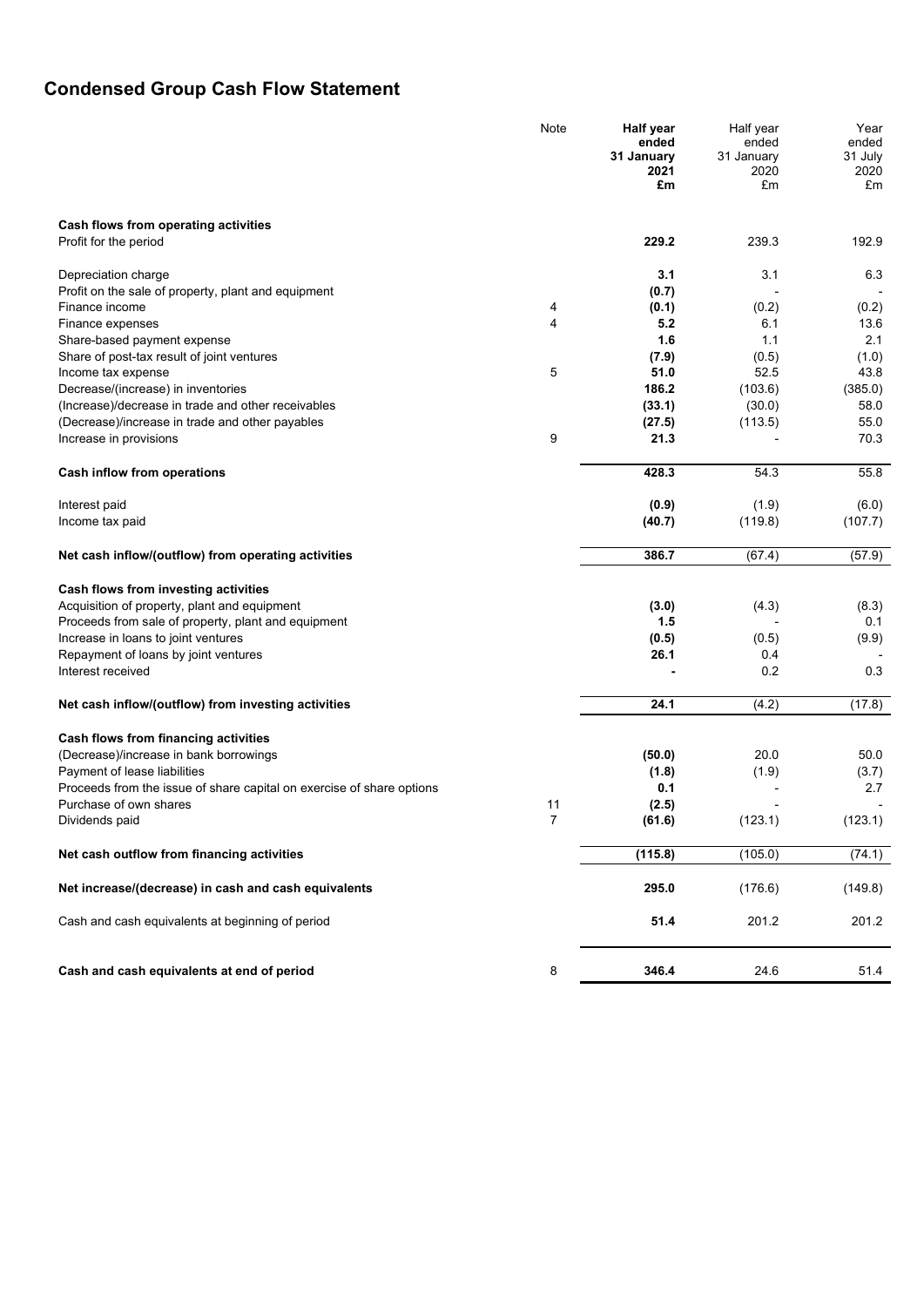## **Notes**

## **1. Basis of preparation and accounting policies**

Bellway p.l.c. (the "Company") is a company incorporated in England and Wales.

These condensed consolidated interim financial statements, prepared to 31 January 2021, include the results of the Company, its subsidiaries and the Group's interest in joint arrangements (together referred to as the "Group").

These condensed consolidated interim financial statements are unaudited and were authorised for issue by the Board on 23 March 2021.

### a) **Basis of preparation**

This set of condensed consolidated interim financial statements has been prepared in accordance with IAS 34 'Interim Financial Reporting' as adopted by the EU.

The comparative figures for the financial year ended 31 July 2020 are not the Group's statutory financial statements for that financial year as defined in s434 of the Companies Act 2006. Those financial statements have been reported on by the Group's auditor and delivered to the Registrar of Companies. The report of the auditor was (i) unqualified, (ii) did not include a reference to any matters to which the auditor drew attention by way of emphasis without qualifying their report, and (iii) did not contain a statement under section 498 (2) or (3) of the Companies Act 2006.

The annual financial statements of the Group are prepared in accordance with International Financial Reporting Standards ('IFRSs') as adopted by the EU. As required by the Disclosure Guidance and Transparency Rules of the Financial Conduct Authority, these condensed consolidated interim financial statements have been prepared applying the accounting policies and presentation that were applied in the preparation of the Group's published consolidated financial statements for the year ended 31 July 2020, except as noted in (c) below.

### b) **Going concern**

The Group's activities are financed principally by a combination of ordinary shares and bank borrowings less cash in hand, and, with effect from 17 February 2021, US Private Placement ("USPP") debt. At 31 January 2021, net cash was £346.4 million<sup>2</sup> (note 8) having generated cash of £345.0 million (note 8) during the period, which includes £428.3 million of cash from operations. The Group has operated comfortably within all its banking covenants throughout the period. The Group has committed bank facilities of £495.0 million, expiring in tranches up to December 2023. Furthermore, in February 2021 the Group issued a sterling USPP for a total amount of £130 million, as part of its ordinary course of business financing arrangements. This debt, has maturity dates in seven and ten years.

At 31 January 2021, Bellway had access to total funds, being net cash and undrawn borrowings, of £841.4 million, along with net current assets (excluding net cash) of £2,825.8 million, providing the Group with adequate headroom and liquidity to meet its current liabilities as they fall due.

The Group's internal forecasts have been regularly updated, as usual, throughout the various COVID-19 'lockdowns' and restrictions, incorporating our actual experience along with our expected future outturn. The most up to date base forecast has been sensitised, setting out the Group's resilience to the principal risks and uncertainties. These sensitivities include a recession due to economic uncertainty and a deterioration in customer confidence. This could lead to a reduction in both the total number of legal completions and private average selling price, with overheads, land spend and construction spend reducing accordingly.

The most severe but plausible downside scenario is a severe recession. It includes the following principal assumptions:

- Private completions in H2 of FY21 are supported by the strong order book, but still fall to 64% of that achieved in H1 of FY20, the last period unaffected by COVID-19. In the 12 months to 31 July 2022, private completions reduce by around 50% compared to the pre-COVID-19 'lockdown' peak. This is followed by a gradual recovery based on the lower base position.
- Private average selling price in H2 of FY21 remains in line with internal forecasts due to the strong order book position. In the 12 months to 31 July 2022, private average selling price reduces by 10% compared to the latest achieved pricing. This is followed by a gradual recovery based on the lower base position.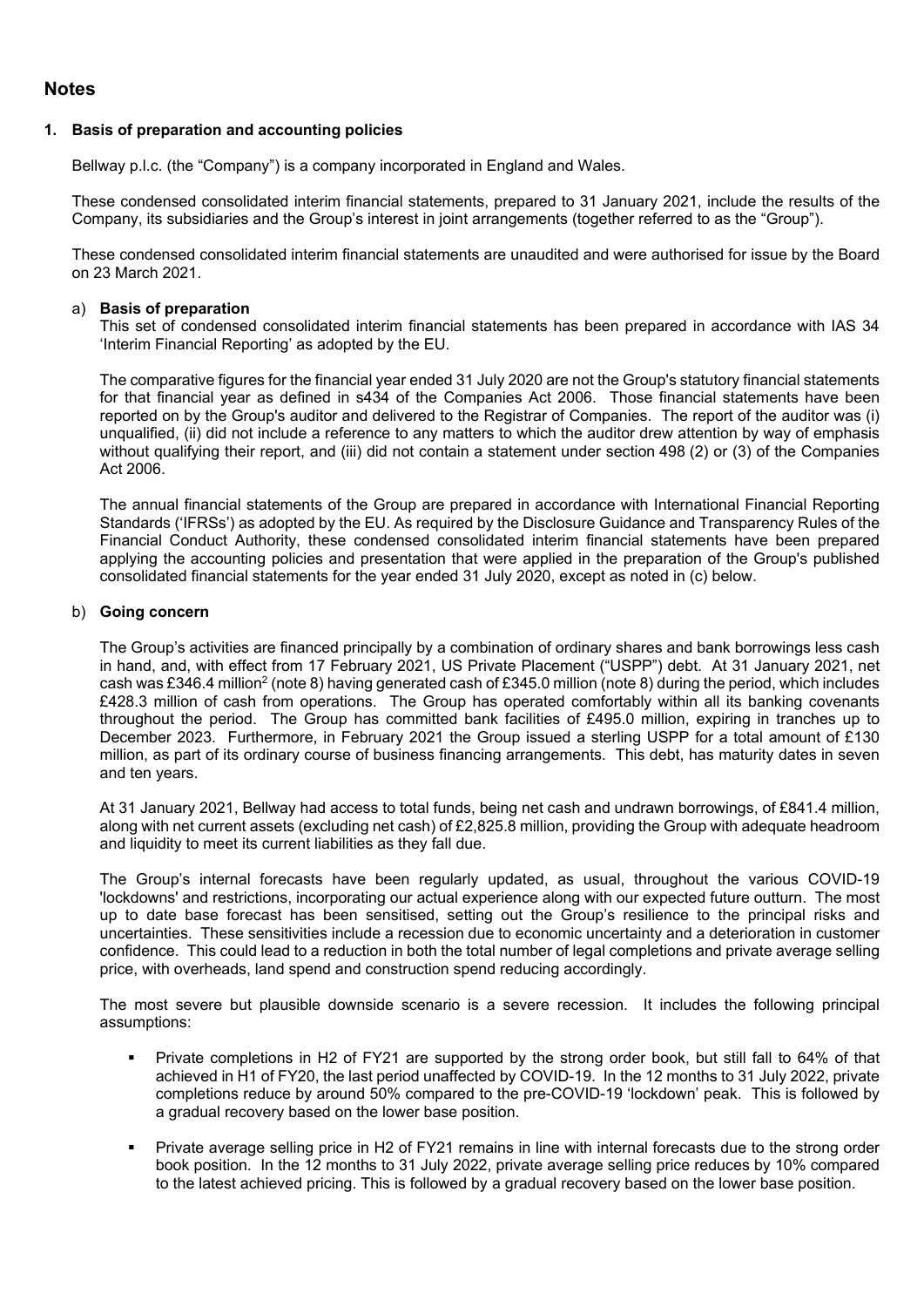These assumptions reflect the Group's experience in the 2008-09 global financial crisis.

A number of prudent mitigating actions were incorporated into the plausible but severe downside scenario, including:

- Plots in the land bank being replaced at the same rate that they are utilised.
- **EXECONSTRUCTED SPEND FEDERAL FIGHTS CONSTRUCTED SPENDITED SPENDITED SPENDITED SPENDITED SPENDITED SPENDITED SPENDITED SPENDITED SPENDITED SPENDITED SPENDITED SPENDITED SPENDITED SPENDITED SPENDITED SPENDITED SPENDITED SPE**

The sensitivity analysis was modelled over the period to 31 July 2024. In addition to the scenario, several additional mitigating measures remain available to management that were not included in the scenario. These include further reducing discretionary land spend and instead trading out of the substantial existing land holdings and reducing or cancelling future dividend payments.

In both the base forecast and the most severe but plausible downside scenario, the Group has significant headroom in both its financial debt covenants and existing debt facilities, and meets its liabilities as they fall due.

The directors consider that the Group is well placed to manage business and financial risks in the current economic environment. Consequently, the directors are confident that the Group will have sufficient funds to continue to meet its liabilities as they fall due for the foreseeable future and have therefore prepared the condensed consolidated interim financial statements on a going concern basis.

#### c) **Accounting policies**

The Group has recently entered into a small number of contractual arrangements with certain social housing providers and this will affect the recognition of the associated revenue and trade receivables in both the current and future accounting periods. The amended revenue recognition and trade and other receivables accounting policies of the Group are:

#### **Revenue recognition**

i. Private housing sales and land sales:

Revenue is recognised in the income statement at a point in time when the performance obligation, being the transfer of a completed dwelling to a customer, has been satisfied. This is when legal title is transferred.

ii. Social housing:

The Group reviews social housing contracts on a contract by contract basis and determines the appropriate revenue recognition based on the specific terms of each contract.

Where a contract with a housing association transfers both land and social housing on legal completion ("turnkey and plot sale contracts" which typically represents around one third of social housing revenue), there is one performance obligation and revenue is recognised in the income statement at a point in time when the homes are build complete and all material contractual obligations have been fulfilled. This is when legal title is transferred.

Where a contract with a housing association transfers legal title of land once foundations are in place ("design and build" contracts' which typically represents around two thirds of social housing revenue) and separately transfers the social housing dwellings when they are build complete, there is a judgement as to whether the sale of land is a separate performance obligation for the purposes of revenue recognition and consequentially whether revenue should be recognised over time or at a point in time basis for the social housing units. Based on the contractual terms in the majority of such contracts, notably those that enable the Group to retain control over the land regardless of the transfer of title, the Group has determined that these contracts include one performance obligation which is appropriately recognised at a point in time, when the homes are build complete and all material contractual obligations have been fulfilled.

The Group recognises revenue in the income statement over time for contracts where the control of land is irrevocably transferred to the customer before or during construction. Revenue is recognised from the point that control is irrevocably transferred to the customer.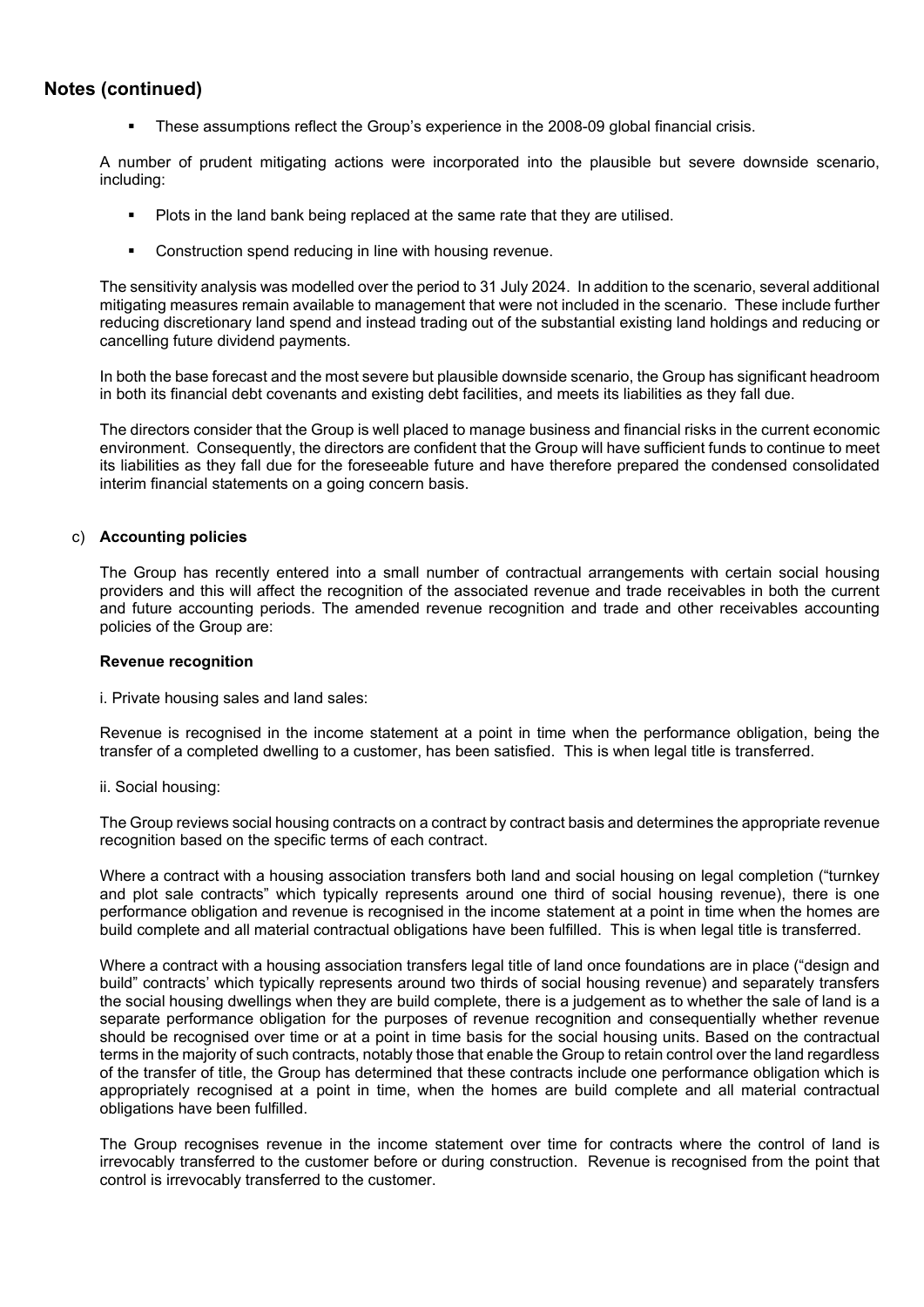Where revenue is recognised over time and the outcome of the contract can be estimated reliably, it is recognised based on the stage of completion of the contract at the balance sheet date. This is usually by reference to surveys of work performed to the balance sheet date. Variations to such contracts are included in revenue to the extent that they have been agreed with the customer. Where the outcome of such a contract cannot be measured reliably, revenue is recognised to the extent of costs incurred.

Revenue is measured at the fair value of consideration received or receivable, net of incentives.

#### *Incentives*

Sales incentives are substantially cash in nature. Cash incentives are recognised as a reduction in housebuild revenue by the cost to the Group of providing the incentive.

#### *Rental income*

Rental income is recognised in the income statement on a straight-line basis over the term of the lease.

#### **Trade and other receivables**

Trade and other receivables are stated at their fair value at the date of initial recognition and subsequently at amortised cost less allowances for impairment. Amounts recoverable on certain social housing contracts where revenue is recognised over time are included in trade receivables to the extent that they have been invoiced, or if not they are included within prepayments and accrued income, and are stated as the amount due less any foreseeable losses.

Consideration which is contingent on future events is recognised based on the estimated amount if it is probable and can be reliably measured. Any subsequent changes to the fair value of the contingent consideration are recognised in the income statement.

The directors consider the effect of the updated accounting policies to be immaterial on revenue, profit and equity in these condensed consolidated interim financial statements.

#### **Effect of accounting standard amendments effective for the first time**

The Group adopted the following IFRS amendments and improvements for the first time in these condensed consolidated interim financial statements:

- Amendments to IFRS 3 'Business Combinations'
- Amendments to IFRS 9 'Financial Instruments', IAS 39 'Financial Instruments: Recognition and Measurement' and IFRS 7 'Financial Instruments: Disclosures'
- Amendments to IAS 1 'Presentation of Financial Statements' and IAS 8 'Accounting Policies, Changes in Accounting Estimates and Errors'
- The Conceptual Framework for Financial Reporting

The adoption of these amendments and improvements has not had a material effect on the Group's equity or profit for the period.

#### d) **Accounting estimates and judgements**

While preparing these condensed consolidated interim financial statements, the directors are required to make significant estimates and judgements that could have a significant effect on these financial statements when applying the Group's accounting policies.

When preparing these condensed consolidated interim financial statements, the major judgements in applying the Group's accounting policies and the major sources of estimation uncertainty were those applied in the Group's Annual Report and Accounts for the year ended 31 July 2020, with the exception of the judgement relating to the COVID-19 exceptional items as no additional related expense or income has been recognised in the period that satisfies the requirements to be treated as exceptional.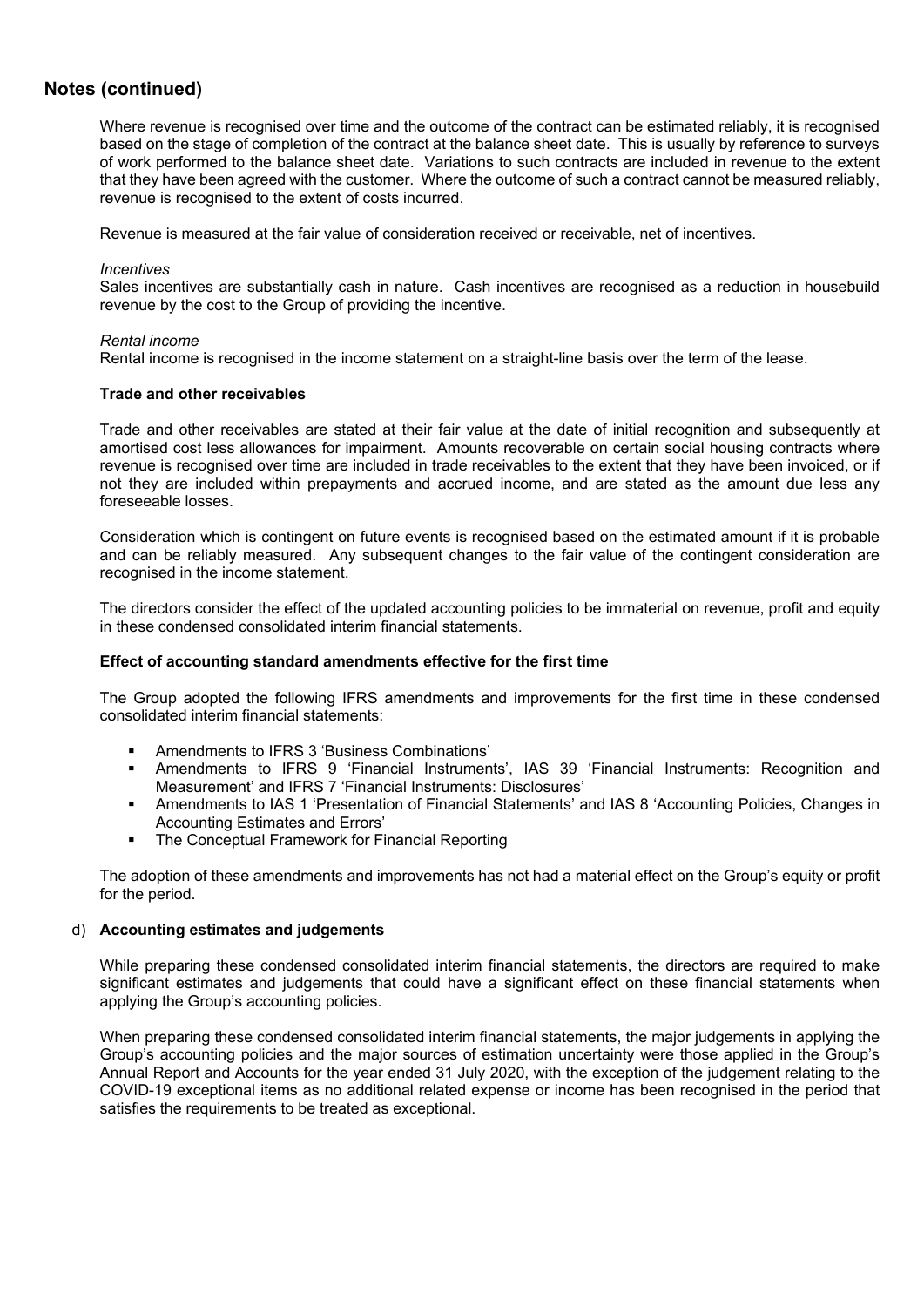## **2. Segmental analysis**

The executive Board (the Chief Operating Decision Maker as defined in IFRS 8 'Operating Segments') regularly reviews the Group's performance and balance sheet position at both a consolidated and divisional level. Each division is an operating segment as defined by IFRS 8 in that the executive Board assess performance and allocates resources at this level. All of the divisions have been aggregated in to one reporting segment on the basis that they share similar economic characteristics including:

- National supply agreements are in place for key inputs including materials.
- Debt is raised centrally and the cost of capital is the same at each division.
- Sales demand at each division is subject to the same macroeconomic factors, such as mortgage availability and government policy.

#### **3. Net legacy building safety expense and other exceptional items**

The net legacy building safety expense and other exceptional items are those which, in the opinion of the Board, are material by size or nature and of such significance that they require separate disclosure on the face of the income statement to allow the users of the financial statements to understand the performance of the Group and make more informed decisions.

Operating profit for the half year ended 31 January 2021 has been arrived at after recognising the following adjusting item in the income statement:

|                                                                                                                                                                                                                                | <b>Half year</b><br>ended<br>31 January<br>2021<br>£m | Half year<br>ended<br>31 January<br>2020<br>£m | Year<br>ended<br>31 July<br>2020<br>£m |
|--------------------------------------------------------------------------------------------------------------------------------------------------------------------------------------------------------------------------------|-------------------------------------------------------|------------------------------------------------|----------------------------------------|
| Net legacy building safety expense (note 9)                                                                                                                                                                                    | 20.3                                                  |                                                | 46.8                                   |
| COVID-19 related exceptional items<br>Aborted land contracts<br>a)<br>b)<br>Abnormal, non-productive site-based costs arising from the interruption to<br>construction activity during 'lockdown'<br>Restructuring costs<br>C) |                                                       | $\overline{\phantom{0}}$                       | 9.9<br>14.5<br>1.4                     |
| Total COVID-19 related exceptional items                                                                                                                                                                                       |                                                       |                                                | 25.8                                   |
| Total net legacy building safety expense and other exceptional items                                                                                                                                                           | 20.3                                                  |                                                | 72.6                                   |

#### **Net legacy building safety expense**

We continue to take a proactive approach to nationwide concerns with regards to fire safety in high rise buildings across the UK. Bellway recognises its responsibilities in its legacy apartment portfolio and continues to review combustion risks, in external wall systems, on past high-rise developments.

Initially, our review efforts were directed towards those buildings over 18 metres in height, where Aluminium Composite Material ('ACM') had been used in the construction of the external wall envelope. The scope of our review has since widened, following the 'Advice for Building Owners of Multi-storey, Multi-occupied Residential Buildings', issued by the Ministry of Housing, Communities and Local Government in January 2020.

We therefore now approach this issue, with the benefit of sector-wide hindsight and, by applying revised guidance which clarifies the Government's interpretation of the extant building regulations that were in place at the time of construction. Our reviews, which often include the results of investigative surveys, consider whole external wall systems to determine whether the combination of materials used adequately prevent external fire spread, thereby rendering the building safe.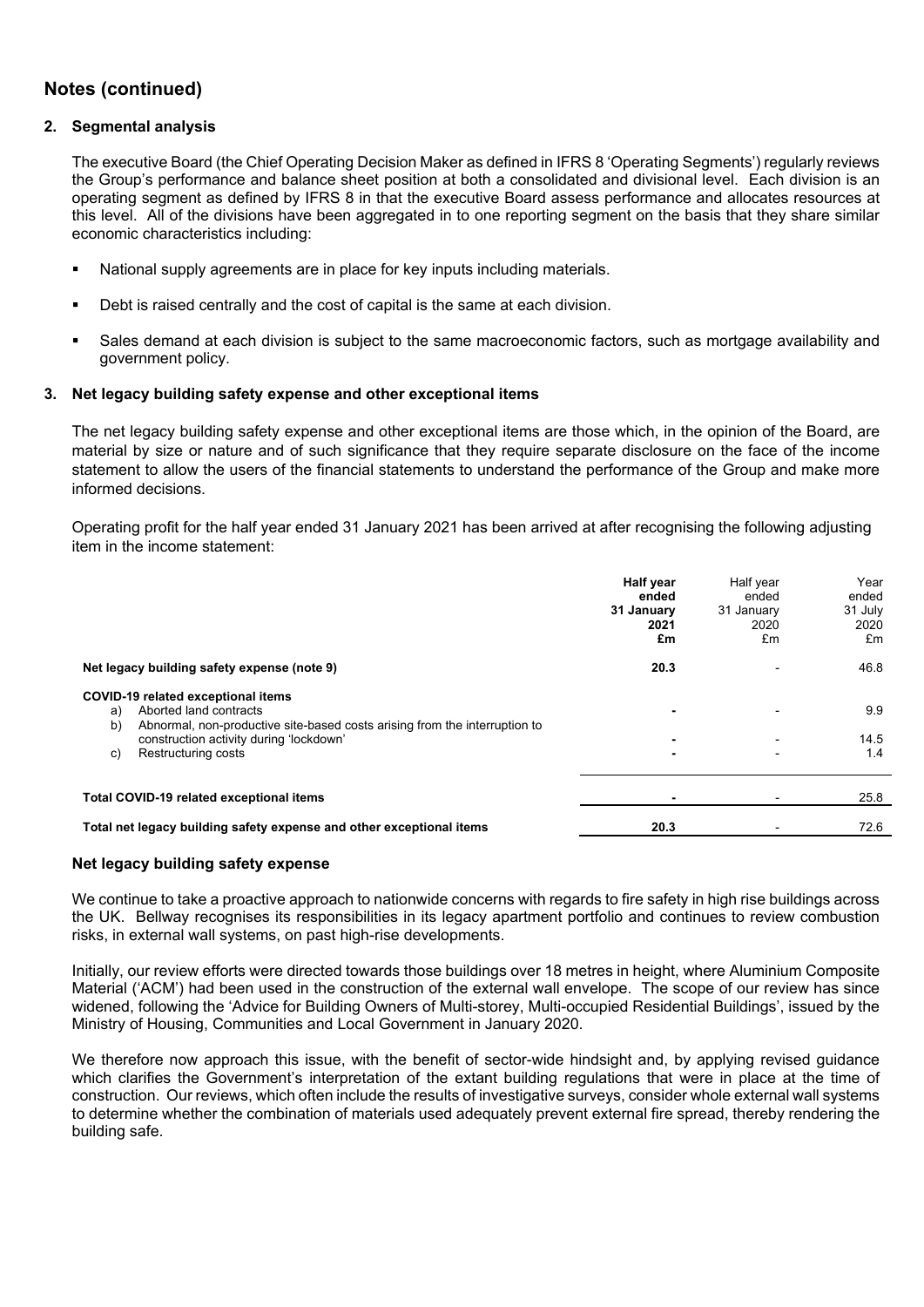As previously reported, Bellway has identified a number of developments, which obtained building regulation approval at the time of construction, where the building materials used may not fully comply with this most recent Government guidance. Notwithstanding the complexities in assessing legal liability, as a responsible developer, we continue to assess our portfolio of legacy apartment schemes to determine the scope of potential remediation works.

As a result of this evaluation, Bellway has made an additional net exceptional provision of £20.3 million (half year ended 31 January 2020 – £nil, year ended 31 July 2020 – £46.8 million) as part of its commitment to help building owners remediate affected properties.

This is a highly complex area with judgements and estimates in respect of the cost of rectification works and the extent of those properties within the scope of the latest government guidance which are likely to evolve. The Group is also pursuing recoveries from third parties and a £0.9m reimbursement asset has been recognised on the balance sheet at 31 January 2021, being those assets which are virtually certain.

### **COVID-19 related exceptional items**

This category solely relates to the year ended 31 July 2020, with no items recognised in either the half year ended 31 January 2021 or 31 January 2020. The onset of the COVID-19 pandemic in March 2020 initially affected the Group, and a COVID-19 related exceptional item was recognised in the financial statements for the year ended 31 July 2020.

**Aborted land contracts** – as conditions changed in the land market following the onset of COVID-19, a number of land deals were aborted or indefinitely suspended, a full impairment of inventories was performed, resulting in a land impairment of £9.9 million during the year ended 31 July 2020.

**Abnormal, non-productive site-based costs arising from the interruption to construction activity during 'lockdown'** – a number of site-based costs, which would have ordinarily been capitalised in to work-in-progress, were incurred when construction activity was initially suspended across the Group as the UK entered the first national 'lockdown'. These costs did not contribute to bringing the inventory into its current location or condition during this period of interruption, and accordingly £14.5 million was expensed to the income statement.

**Restructuring costs** – a modest workforce rationalisation programme was undertaken in response to reduced output and the suspension of divisional expansion plans

#### **4. Finance income and expenses**

|                                                                                                                                                  | <b>Half year</b><br>ended<br>31 January<br>2021<br>£m | Half year<br>ended<br>31 January<br>2020<br>£m | Year<br>ended<br>31 July<br>2020<br>£m |
|--------------------------------------------------------------------------------------------------------------------------------------------------|-------------------------------------------------------|------------------------------------------------|----------------------------------------|
| Interest receivable on bank deposits<br>Other interest income                                                                                    | 0.1                                                   | 0.2                                            | 0.2                                    |
| Finance income                                                                                                                                   | 0.1                                                   | 0.2                                            | 0.2                                    |
| Interest payable on bank loans and overdrafts<br>Interest on deferred term land payables<br>Interest payable on leases<br>Other interest expense | 1.6<br>3.3<br>0.2<br>0.1                              | 2.2<br>3.6<br>0.3<br>$\overline{\phantom{a}}$  | 6.2<br>6.9<br>0.5                      |
| Finance expenses                                                                                                                                 | 5.2                                                   | 6.1                                            | 13.6                                   |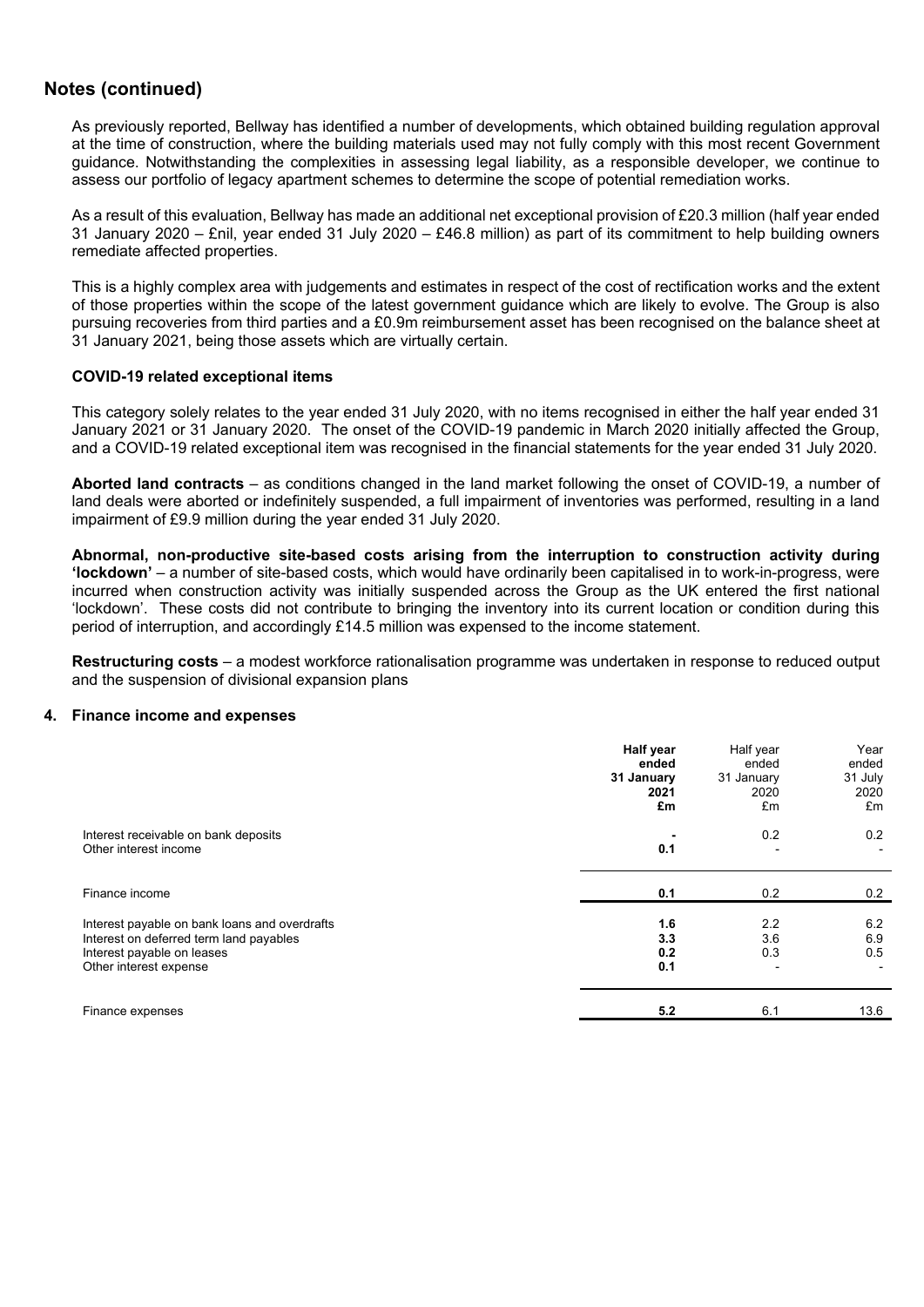#### **5. Income tax expense**

The effective rate of taxation for the period is 18.2% (2020 – 18.0%). The taxation charge for the period is calculated by applying the standard corporation tax rate of 19.0% (2020 – 18.3%) to the profit before taxation adjusted for nontaxable items and enhanced deductions.

In March 2021, the UK Government announced its intention to increase the corporation tax rate to 25.0% from April 2023. As this change had not been substantively enacted as at 31 January 2021, the deferred tax assets/liabilities of the Group have been calculated based on the substantively enacted corporation tax rate of 19.0%.

## **6. Earnings per ordinary share**

Basic earnings per ordinary share is calculated by dividing earnings by the weighted average number of ordinary shares in issue during the six month period (excluding the weighted average number of ordinary shares held by the Bellway Employee Share Trust (1992) which are treated as cancelled).

Diluted earnings per ordinary share uses the same earnings figure as the basic calculation. The weighted average number of shares has been adjusted to reflect the dilutive effect of outstanding share options allocated under employee share schemes where the market value exceeds the option price. Diluted earnings per ordinary share is calculated by dividing earnings by the diluted weighted average number of ordinary shares.

Reconciliations of the earnings and weighted average number of shares used in the calculations are outlined below:

|                                                                                | <b>Earnings</b> | Weighted<br>average<br>number of<br>ordinary shares | <b>Earnings</b><br>per share | Earnings   | Weighted<br>average<br>number of<br>ordinary shares | Earnings<br>per share |
|--------------------------------------------------------------------------------|-----------------|-----------------------------------------------------|------------------------------|------------|-----------------------------------------------------|-----------------------|
|                                                                                | 2021<br>£m      | 2021<br><b>Number</b>                               | 2021<br>p                    | 2020<br>£m | 2020<br>Number                                      | 2020<br>р             |
| For basic earnings per ordinary share<br>Dilutive effect of options and awards | 229.2           | 123.270.262<br>339,661                              | 185.9<br>(0.5)               | 239.3      | 123.119.444<br>443.288                              | 194.4<br>(0.7)        |
| For diluted earnings per ordinary share                                        | 229.2           | 123,609,923                                         | 185.4                        | 239.3      | 123,562,732                                         | 193.7                 |

#### **7. Dividends on equity shares**

Amounts recognised as distributions to equity holders in the period:

|                                                                                                                                                                         | Half year<br>ended<br>31 January<br>2021<br>£m | Half year<br>ended<br>31 January<br>2020<br>£m | Year<br>ended<br>31 July<br>2020<br>£m |
|-------------------------------------------------------------------------------------------------------------------------------------------------------------------------|------------------------------------------------|------------------------------------------------|----------------------------------------|
| Final dividend for the year ended 31 July 2020 of 50.0p per share (2019 - 100.0p)<br>Interim dividend for the year ended 31 July 2020 of nil per share $(2019 - 50.4p)$ | 61.6                                           | 123.1                                          | 123.1                                  |
|                                                                                                                                                                         | 61.6                                           | 123.1                                          | 123.1                                  |
| Proposed interim dividend for the year ending 31 July 2021 of 35.0p per share (2020 –<br>nil)                                                                           | 43.1                                           |                                                | 61.7                                   |

The proposed interim dividend was approved by the Board on 23 March 2021 and, in accordance with IAS 10 'Events after the Reporting Period', has not been included as a liability in these condensed consolidated interim financial statements. The interim dividend will be paid on Thursday 1 July 2021 to all ordinary shareholders on the Register of Members on Friday 21 May 2021. The ex-dividend date is Thursday 20 May 2021.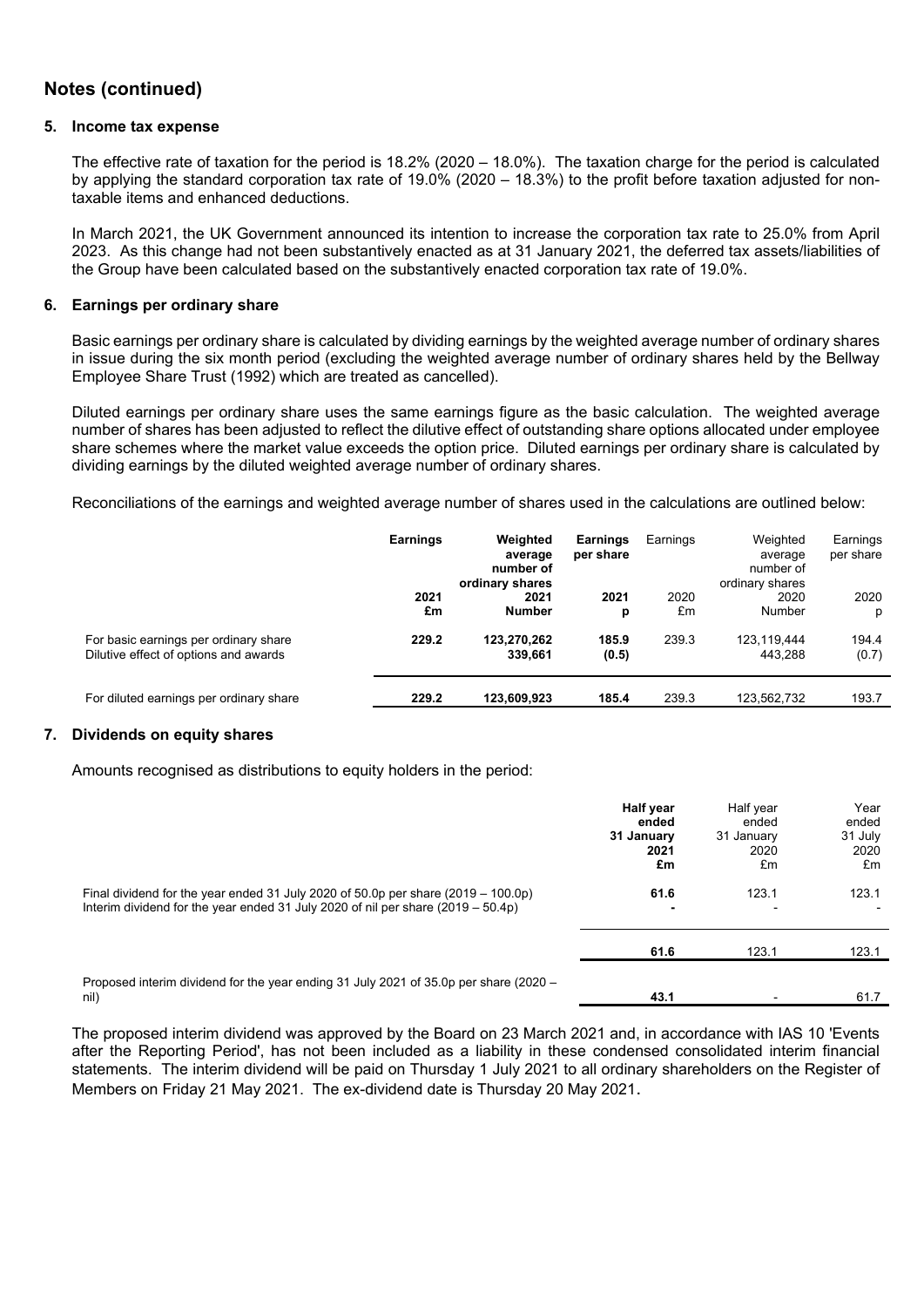### **8. Analysis of net cash**

|                           | At 1 August | Cash  | At 31 January |
|---------------------------|-------------|-------|---------------|
|                           | 2020        | flows | 2021          |
|                           | £m          | £m    | £m            |
| Cash and cash equivalents | 51.4        | 295.0 | 346.4         |
| <b>Bank loans</b>         | (50.0)      | 50.0  | ۰.            |
| Net cash                  | 1.4         | 345.0 | 346.4         |

## **9. Provisions and reimbursement assets**

|                      | Legacy building<br>safety<br>provision | Reimbursement<br>assets | Total  |  |
|----------------------|----------------------------------------|-------------------------|--------|--|
|                      | £m                                     | £m                      | £m     |  |
| At 1 August 2020     | (70.3)                                 |                         | (70.3) |  |
| Additions (note 3)   | (36.5)                                 | 13.5                    | (23.0) |  |
| Released (note 3)    | 2.7                                    |                         | 2.7    |  |
| Utilised/(recovered) | 12.5                                   | (12.6)                  | (0.1)  |  |
| At 31 January 2021   | (91.6)                                 | 0.9                     | (90.7) |  |

The Group has a provision for the cost of performing fire remedial works on a small number of legacy developments. These estimates may change over time as further information is assessed, building works progress and the interpretation of fire safety regulations further evolve. The majority of the provision is expected to be utilised within five years, however, the timing is uncertain, so the provision has not been discounted.

This is a highly complex area with judgements and estimates in respect of the cost of rectification works and the extent of those properties within the scope of Bellway's legacy building safety improvement provision could be extended should the latest interpretation of government guidance further evolve (note 10).

## **10. Contingent liabilities**

## **Legacy building safety improvements**

We continue to take a proactive approach to nationwide concerns with regards to fire safety in high rise buildings across the UK. Bellway recognises its responsibilities in its legacy apartment portfolio and continues to review combustion risks, in external wall systems, on past high-rise developments.

As previously reported, Bellway has identified a number of developments, which obtained building regulation approval at the time of construction, where the building materials used may not fully comply with the most recent Government guidance. Notwithstanding the complexities in assessing legal liability, as a responsible developer, we continue to assess our portfolio of legacy apartment schemes to determine the scope of potential remedial works.

As a result of this evaluation, Bellway has made an additional net provision of £20.3 million in order to help building owners remediate affected properties, resulting in total outstanding remediation costs of £91.6 million (note 9).

While a prudent approach has been taken, the extent of the provision could increase, in line with normal accounting practice if new issues are identified, as building owners continue to undertake their own investigative works on these and other schemes within the legacy portfolio. The Group is also pursuing recoveries from third parties over and above the £0.9m reimbursement asset recognised on the balance sheet at 31 January 2021 (note 9), but as these are not virtually certain, no further assets have been recognised on the balance sheet.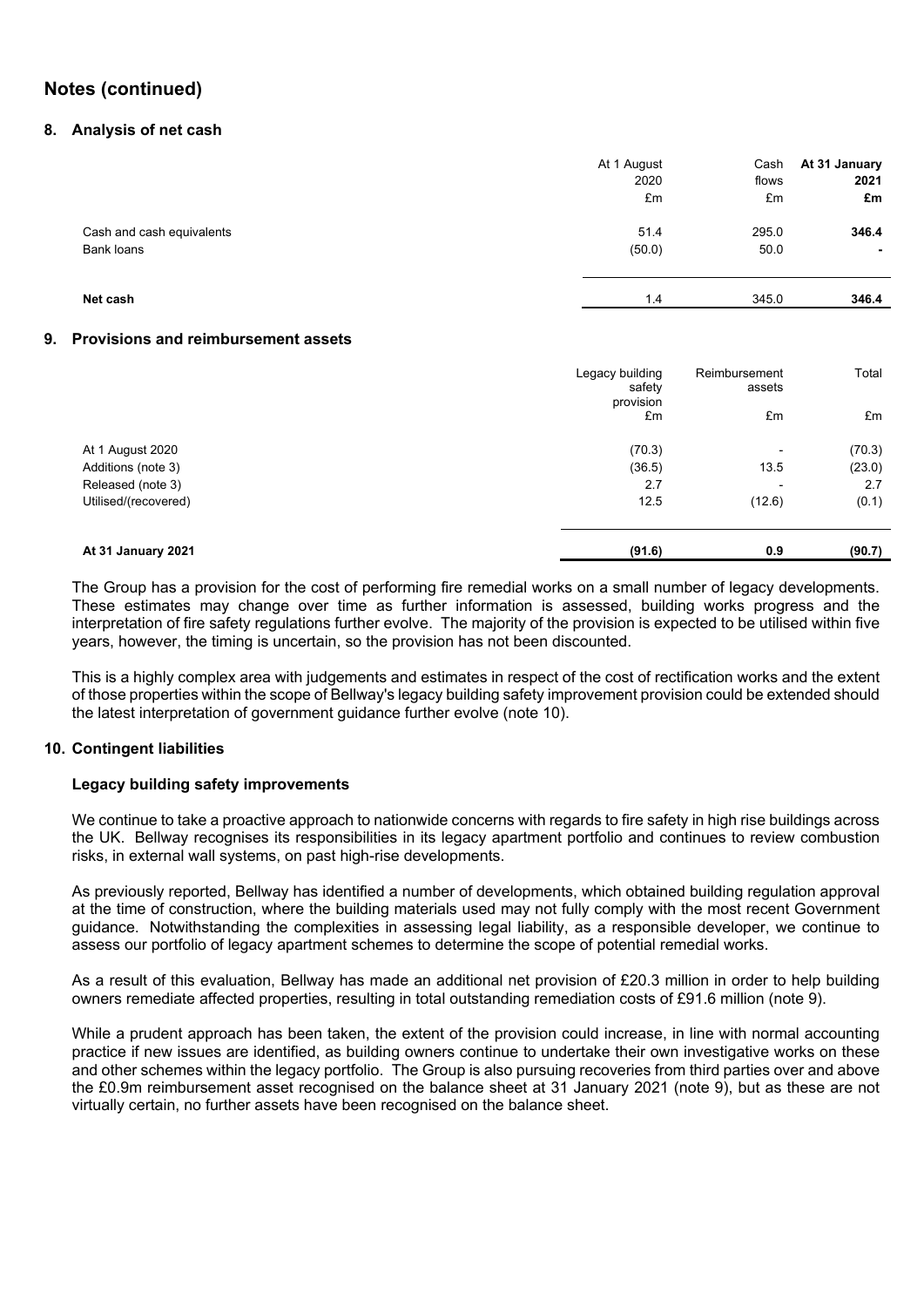## **11. Reserves**

### **Own shares held**

The Group holds shares within the Bellway Employee Share Trust (1992) (the 'Trust') for participants of certain sharebased payment schemes. These are held within retained earnings. During the period 105,967 shares were purchased by the Trust (2020 – nil shares) and the Trust transferred 47,923 (2020 – 20,820) shares to employees and directors. The number of shares held within the Trust and on which dividends have been waived, at 31 January 2021 was 101,853  $(2020 - 43,809)$ . These shares are held within the financial statements at a cost of £2.4 million (2020 – £1.0 million). The market value of these shares at 31 January 2021 was £2.8 million (2020 – £1.7 million).

#### **Capital redemption reserve**

On 7 April 2014 the Company redeemed 20,000,000 £1 preference shares, being all of the preference shares in issue. An amount of £20 million, equivalent to the nominal value of the shares redeemed, was transferred to a capital redemption reserve on the same date.

#### **12. Related party transactions**

There have been no related party transactions in the first six months of the current financial year which have materially affected the financial position or performance of the Group.

Other than the business combination disclosed in note 13 and the acquisition of 100% of the ordinary share capital of both Galaxy Land Limited and Ainscough Land Limited on 3 March 2021, the related parties are consistent with those disclosed in the Group's Annual Report and Accounts for the year ended 31 July 2020.

### **13. Business combination**

The Group acquired 50% of the ordinary share capital of DFE TW Residential Limited ("DFE") on 22 January 2021 for £8.9 million cash consideration solely to access a land interest where the pre-acquisition shareholders had achieved a positive planning prognosis over a number of years. The land interest was immediately transferred to both shareholders of DFE. As part of the acquisition of DFE there was no transfer of trade, nor any transfer of employees. As the shareholders of DFE have substantially all of the economic benefit of the assets and fund the liabilities of DFE, this entity is deemed to be a joint operation.

The Group incurred acquisition-related expenses of £0.4m on legal fees and due diligence costs. These costs have been included in 'cost of sales' in the period.

The following table summarises the fair value of assets acquired and liabilities assumed at the date of acquisition:

|                                        | <b>Fair value</b><br>£m |
|----------------------------------------|-------------------------|
| Inventories                            | 13.7                    |
| Corporation tax liability              | (0.1)                   |
| Deferred tax liabilities               | (1.7)                   |
| Trade and other payables               | (3.0)                   |
| Total identifiable net assets acquired | 8.9                     |

The valuation technique used for measuring the fair value of the material asset acquired is as follows:

| <b>Assets acquired</b> | <b>Valuation technique</b>                                                          |
|------------------------|-------------------------------------------------------------------------------------|
| Inventories            | The fair value was determined as the consideration paid by the Group, on an arm's   |
|                        | length basis, for the underlying inventory assets acquired, less the costs of sale. |

If new information, obtained within one year of the date of acquisition, about facts and circumstances that existed at the date of acquisition identifies adjustments to the above amounts, then the accounting for the acquisition will be revised.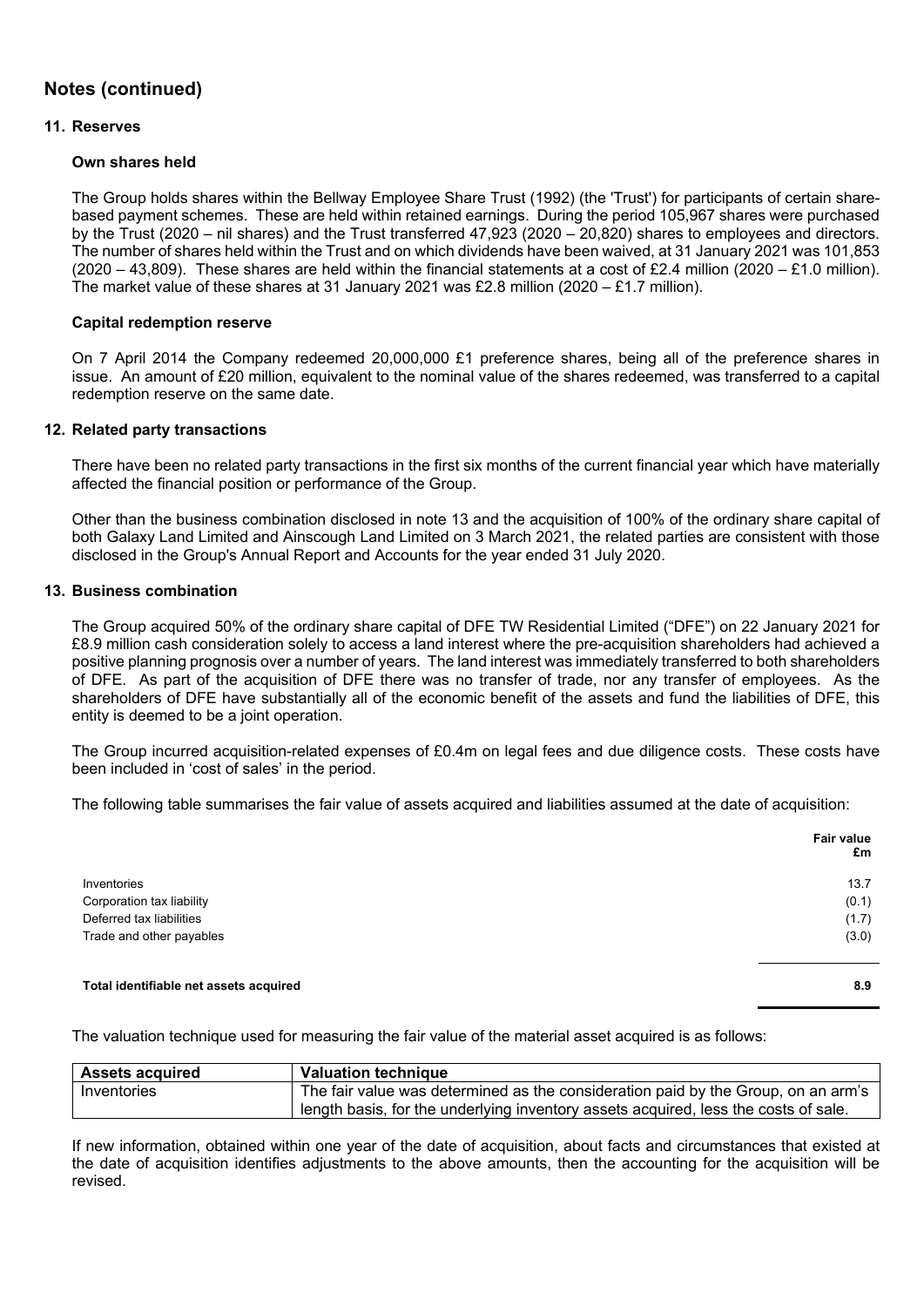No goodwill arose on the acquisition as the consideration transferred was equal to the total identifiable net assets acquired.

Following the acquisition by the Group, both revenue and cost of sales of £1.4 million have been recognised in the reported condensed Group income statement for the half year ended 31 January 2021, resulting in no additional profit before taxation.

## **14. Seasonality**

In common with the rest of the UK housebuilding industry, activity occurs throughout the year, but is subject to the two main house selling seasons of spring and autumn. As these seasons fall in separate half years, the Group's financial results are not usually subject to significant seasonal variations.

### **15. Alternative performance measures**

Bellway uses a variety of alternative performance measures ('APMs') which, although financial measures of either historical or future performance, financial position or cash flows, are not defined or specified by IFRSs. The directors use a combination of APMs and IFRS measures when reviewing the performance, position and cash of the Group.

The APMs used by the Group are defined below:

- **Gross profit and operating profit before net legacy building safety expense and other exceptional items** Both of these measures are reconciled to total gross profit and total operating profit on the face of the condensed Group income statement. The directors consider that the removal of the net legacy building safety expense and other exceptional items provides a better understanding of the underlying performance of the Group.
- Gross profit margin before net legacy building safety expense and other exceptional items This is gross profit before net legacy building safety expense and other exceptional items divided by total revenue. The directors consider this to be an important indicator of the underlying trading performance of the Group.
- **Administrative expenses as a percentage of revenue** This is calculated as the total administrative overheads divided by total revenue. The directors consider this to be an important indicator of how efficiently the Group is managing its administrative overhead base.
- **Operating profit margin before net legacy building safety expense and other exceptional items This is** operating profit before net legacy building safety expense and other exceptional items divided by total revenue. The directors consider this to be an important indicator of the operating performance of the Group.
- **Net finance expense**  This is finance expenses less finance income. The directors consider this to be an important measure when assessing whether the Group is using the most cost effective source of finance.
- **Dividend cover** This is calculated as earnings per ordinary share for the period divided by the dividend per ordinary share relating to that period. At the half year the dividend per ordinary share is the proposed interim ordinary dividend, and for the full year it is the interim dividend paid plus the proposed final dividend. The directors consider this to be an important indicator of the proportion of earnings paid to shareholders and reinvested in the business.
- **Net asset value per share ('NAV')** This is calculated as total net assets divided by the number of ordinary shares in issue at the end of each period. The directors consider this to be a proxy when reviewing whether value, on a share by share basis, has increased or decreased in the period.
- **Capital employed** Capital employed is defined as the total of equity and net bank debt. Equity is not adjusted where the Group has net cash. The directors consider this to be an important indicator of the operating efficiency and performance of the Group.
- **Return on capital employed ('RoCE') before net legacy building safety expense and other exceptional items** – This is calculated as operating profit before net legacy building safety expense and other exceptional items divided by the average capital employed. Average capital employed is calculated based on opening, half year and closing capital employed. The calculation is shown in the table below. The directors consider this to be an important indicator of whether the Group is achieving a sufficient return on its investments.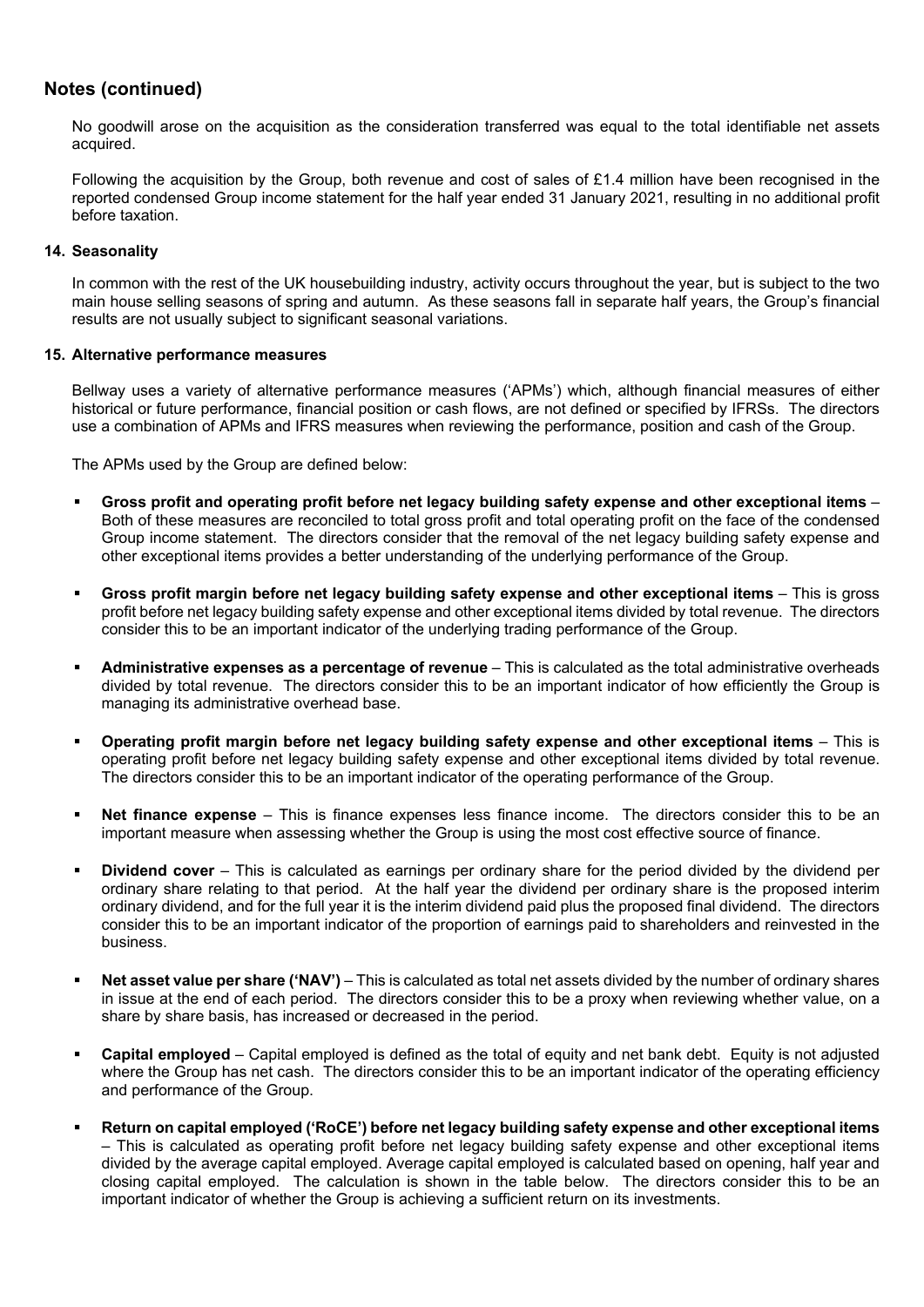|                                                               | 31 January 2021     |                   |                                                       |                     | 31 January 2020   |                                                       |
|---------------------------------------------------------------|---------------------|-------------------|-------------------------------------------------------|---------------------|-------------------|-------------------------------------------------------|
|                                                               | Capital<br>employed | Land<br>creditors | Capital<br>employed<br>including<br>land<br>creditors | Capital<br>employed | Land<br>creditors | Capital<br>employed<br>including<br>land<br>creditors |
|                                                               | £m                  | £m                | £m                                                    | £m                  | £m                | £m                                                    |
| Operating profit before net legacy building<br>safety expense | 297.7               |                   | 297.7                                                 | 297.2               |                   | 297.2                                                 |
| Capital employed/land creditors:                              |                     |                   |                                                       |                     |                   |                                                       |
| Opening                                                       | 2.994.0             | 343.6             | 3,337.6                                               | 2,921.2             | 297.9             | 3,219.1                                               |
| Half year                                                     | 3,162.4             | 371.7             | 3,534.1                                               | 3,038.9             | 274.9             | 3,313.8                                               |
| Average                                                       | 3,078.2             | 357.7             | 3,435.9                                               | 2,980.1             | 286.4             | 3,266.5                                               |
| Annualised return on capital employed                         | 19.3%               |                   | 17.3%                                                 | 19.9%               |                   | 18.2%                                                 |

 **Return on capital employed ('RoCE')** – This is calculated as total operating profit divided by the average capital employed. Average capital employed is calculated based on opening and half year capital employed. The calculation is shown in the table below. The directors consider this to be an important indicator of whether the Group is achieving a sufficient return on its investments

|                                       | <b>31 January 2021</b>                   |       |         |         | 31 January 2020                                       |                                  |  |                                                       |
|---------------------------------------|------------------------------------------|-------|---------|---------|-------------------------------------------------------|----------------------------------|--|-------------------------------------------------------|
|                                       | Capital<br>Land<br>creditors<br>employed |       |         |         | Capital<br>employed<br>including<br>land<br>creditors | Capital<br>creditors<br>employed |  | Capital<br>employed<br>including<br>land<br>creditors |
|                                       | £m                                       | £m    | £m      | £m      | £m                                                    | £m                               |  |                                                       |
| Total operating profit                | 277.4                                    |       | 277.4   | 297.2   |                                                       | 297.2                            |  |                                                       |
| Capital employed/land creditors:      |                                          |       |         |         |                                                       |                                  |  |                                                       |
| Opening                               | 2.994.0                                  | 343.6 | 3,337.6 | 2.921.2 | 297.9                                                 | 3,219.1                          |  |                                                       |
| Half year                             | 3,162.4                                  | 371.7 | 3,534.1 | 3,038.9 | 274.9                                                 | 3,313.8                          |  |                                                       |
| Average                               | 3,078.2                                  | 357.7 | 3,435.9 | 2,980.1 | 286.4                                                 | 3,266.5                          |  |                                                       |
| Annualised return on capital employed | 18.0%                                    |       | 16.1%   | 19.9%   |                                                       | 18.2%                            |  |                                                       |

 **Order book** – This is calculated as the total expected sales value of current reservations that have not legally completed. The directors consider this to be an important indicator of the likely future operating performance of the Group.

**Post tax return on equity** – This is calculated as profit for the period divided by the average of the opening and half year net assets. The directors consider this to be a good indicator of the operating efficiency of the Group.

|                                      | 31 January<br>2021<br>£m | 31 January<br>2020<br>£m |
|--------------------------------------|--------------------------|--------------------------|
| Profit for the period                | 229.2                    | 239.3                    |
| Net assets:                          |                          |                          |
| Opening                              | 2,994.0                  | 2,921.2                  |
| Half year                            | 3,162.4                  | 3,038.9                  |
| Average                              | 3,078.2                  | 2,980.1                  |
| Annualised post-tax return on equity | 14.9%                    | 16.1%                    |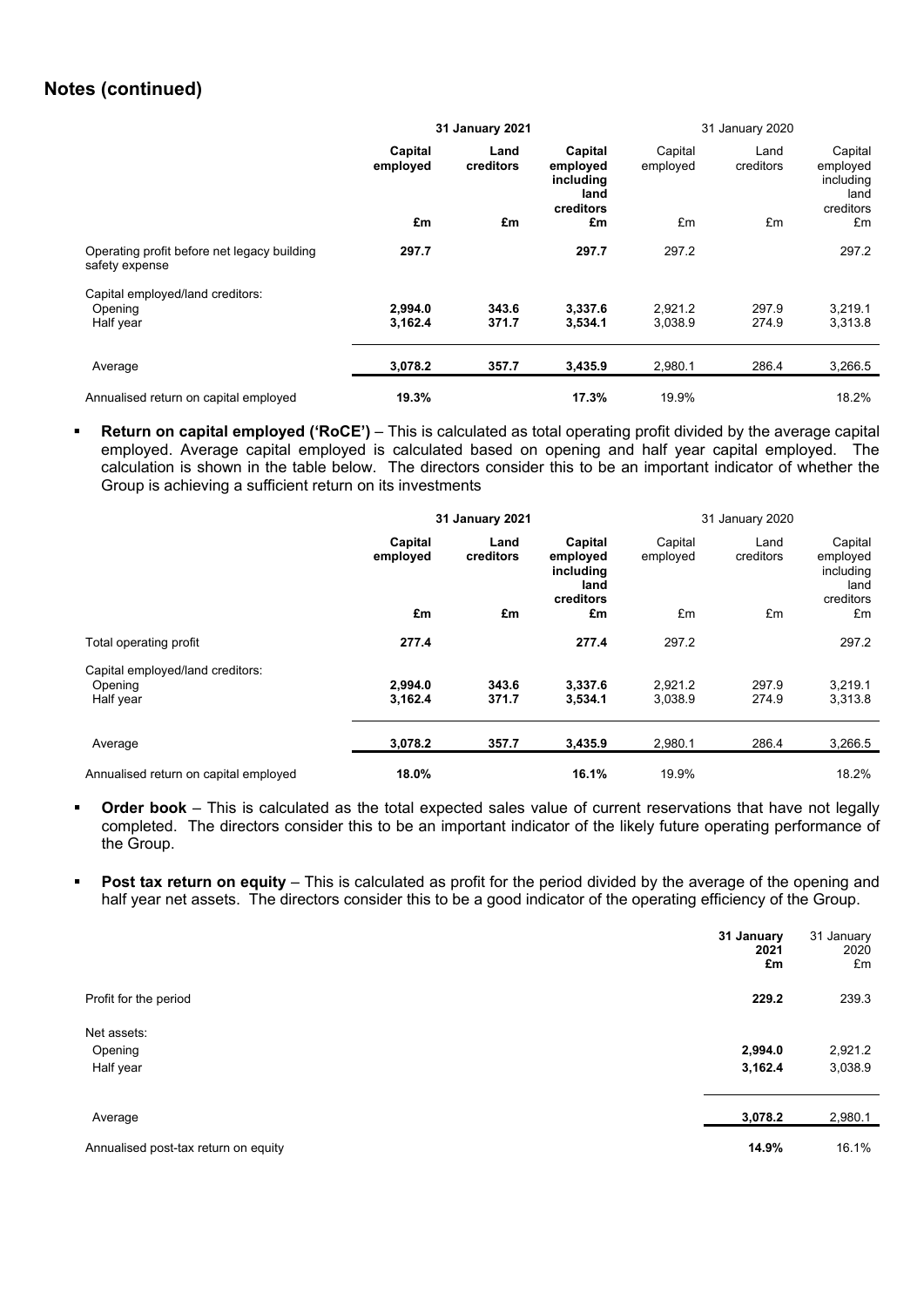- **Net cash** This is cash and cash equivalents less bank debt. The directors consider this to be a good indicator of the financing position of the Group. This is reconciled in note 8.
- **Capital invested in land, net of land creditors, and work in progress** This is calculated as shown in the table below. The directors consider this as an indicator of the net investment by the Group in the period to achieve future growth.

|                                                                                                                  | 31 January<br>2021<br>£m | 31 July<br>2020<br>£m | <b>Movement</b><br>£m | 31 January<br>2020<br>£m | 31 July<br>2019<br>£m | Movement<br>£m |
|------------------------------------------------------------------------------------------------------------------|--------------------------|-----------------------|-----------------------|--------------------------|-----------------------|----------------|
| Land<br>Work in progress                                                                                         | 2.241.0<br>1,309.4       | 2.216.2<br>1,496.1    | 24.8<br>(186.7)       | 2.068.3<br>1,333.2       | 2.004.4<br>1,298.2    | 63.9<br>35.0   |
| (Decrease)/increase in capital invested in land<br>and work in progress in the period                            |                          |                       | (161.9)               |                          |                       | 98.9           |
| Land creditors                                                                                                   | (371.7)                  | (343.6)               | (28.1)                | (274.9)                  | (297.9)               | 23.0           |
| (Decrease)/increase in capital invested in land,<br>net of land creditors, and work in progress in<br>the period |                          |                       | (190.0)               |                          |                       | 121.9          |

- **Gearing**  This is calculated as net bank debt divided by total equity. The directors consider this to be a good indicator of the financial stability of the Group.
- **Adjusted gearing** This is calculated as the total of net bank debt/cash and land creditors divided by total equity. The directors believe that land creditors are a source of long-term finance so this provides an alternative indicator of the financial stability of the Group.
- **Average net debt** This is calculated by averaging the net debt/cash position at 1 August and each month end during the period. The directors consider this to be a good indicator of the financing position of the Group throughout the period.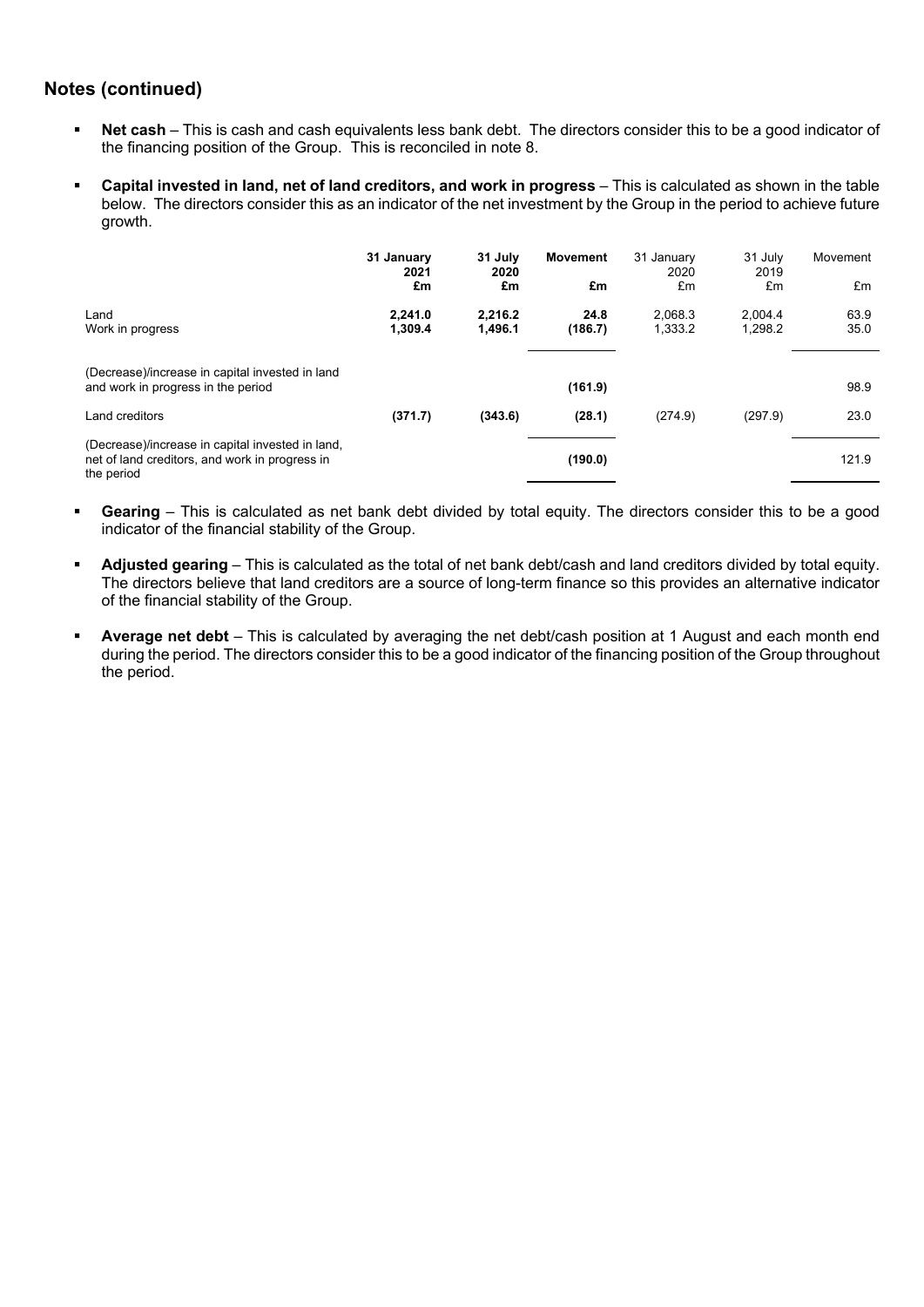#### **Principal risks and uncertainties**

A risk register is maintained detailing all of our potential risks, categorised between strategic, operational, financial, compliance and reputational risks. The risk management processes are set up to ensure all aspects of the business are considered, from strategy through to business execution and including any specialist business areas.

The risk register is reviewed on a regular basis as part of the management reporting process, resulting in the regular assessment of each risk, its severity and any required mitigating actions. The severity of risk is determined based on a defined scoring system assessing risk impact and likelihood.

A summary of principal risks is reported to management, the Audit Committee and the Board, which is mainly, but not exclusively, comprised of risks considered to be outside of our risk appetite after mitigation. This summary is reviewed throughout the year, with the Board systematically considering the risks taking into account any changes which may have occurred. Once a year, via the Audit Committee, the Board determines whether the system of risk management is appropriately designed and operating effectively.

We have identified the following principal risks to our business:

| <b>Risk and description</b>                                                                                                                                    | <b>Strategic relevance</b>                                                                                                                                                                                                                  | <b>KPIs</b>                                                                                                                                                                                                                                                                                                                                                                                                                       | <b>Mitigation</b>                                                                                                                                                                                                                                                                                                                                                                                               | Change in period |
|----------------------------------------------------------------------------------------------------------------------------------------------------------------|---------------------------------------------------------------------------------------------------------------------------------------------------------------------------------------------------------------------------------------------|-----------------------------------------------------------------------------------------------------------------------------------------------------------------------------------------------------------------------------------------------------------------------------------------------------------------------------------------------------------------------------------------------------------------------------------|-----------------------------------------------------------------------------------------------------------------------------------------------------------------------------------------------------------------------------------------------------------------------------------------------------------------------------------------------------------------------------------------------------------------|------------------|
| Land<br>Inability to source<br>suitable land at<br>appropriate gross<br>margins and RoCE.                                                                      | $\blacksquare$<br>Insufficient land would<br>affect our volume growth<br>targets.<br>Failure to buy land at the<br>$\blacksquare$<br>right margin would have a<br>detrimental effect on<br>future returns.                                  | Land bank (with<br>٠<br>DPP).<br>$\blacksquare$<br>Number of homes<br>sold.<br>$\blacksquare$<br>RoCE.<br>$\blacksquare$<br>Gross margin.<br>EPS.<br>$\blacksquare$                                                                                                                                                                                                                                                               | Budgeting and forecasting of<br>$\blacksquare$<br>growth targets to ensure land<br>bank supports strategic<br>target.<br>$\blacksquare$<br>Targeted approach to land<br>acquisitions, with pre-<br>purchase due diligence and<br>viabilities on all proposed<br>land purchases.<br>Authorisation of all land<br>$\blacksquare$<br>purchases in accordance with<br>Group procedures and our<br>Approvals Matrix. | No change.       |
| <b>Planning</b><br>Delays and complexity<br>in the planning process.                                                                                           | $\blacksquare$<br>Failure to obtain planning<br>within appropriate<br>timescales would have a<br>detrimental impact on our<br>growth prospects and<br>have an adverse effect on<br>returns.                                                 | EPS.<br>$\blacksquare$<br>RoCE.<br>٠<br>$\blacksquare$<br>Number of plots<br>acquired directly in<br>land bank with an<br>implementable DPP.<br>$\blacksquare$<br>Number of plots<br>converted from<br>medium term pipeline<br>to land with DPP.<br>Number of plots in<br>$\blacksquare$<br>our pipeline land<br>bank.<br>Number of plots<br>٠<br>identified in our<br>strategic land bank<br>with a positive<br>planning status. | Group and divisional planning<br>$\blacksquare$<br>specialists provide advice<br>and support to the divisions<br>to assist with securing<br>planning permissions.<br>Management of immediate,<br>$\blacksquare$<br>medium-term and strategic<br>land to maintain an<br>appropriate balance of land in<br>terms of quantity and<br>location.                                                                     | No change.       |
| <b>Construction</b><br>resources<br>Shortage of<br>appropriately skilled<br>subcontractors and<br>shortages of building<br>materials at competitive<br>prices. | $\blacksquare$<br>Failure to secure required<br>and appropriate<br>resources causes delays<br>in construction, impacting<br>the ability to deliver<br>volume growth targets.<br>Pricing pressure would<br>$\blacksquare$<br>impact returns. | Number of homes<br>$\blacksquare$<br>sold.<br>Customer satisfaction<br>٠<br>score.<br>Employee turnover.<br>$\blacksquare$<br>$\blacksquare$<br>EPS.                                                                                                                                                                                                                                                                              | Systems are in place to<br>$\blacksquare$<br>select, appoint, monitor,<br>manage and build long-term<br>relationships with our<br>subcontractors and suppliers.<br>Competitive rates and prompt<br>$\blacksquare$<br>payment for our<br>subcontractors.<br>Group-wide purchasing<br>٠<br>arrangements are in place.<br>Continued review and<br>monitoring of supplier and<br>subcontractor performance.         | No change.       |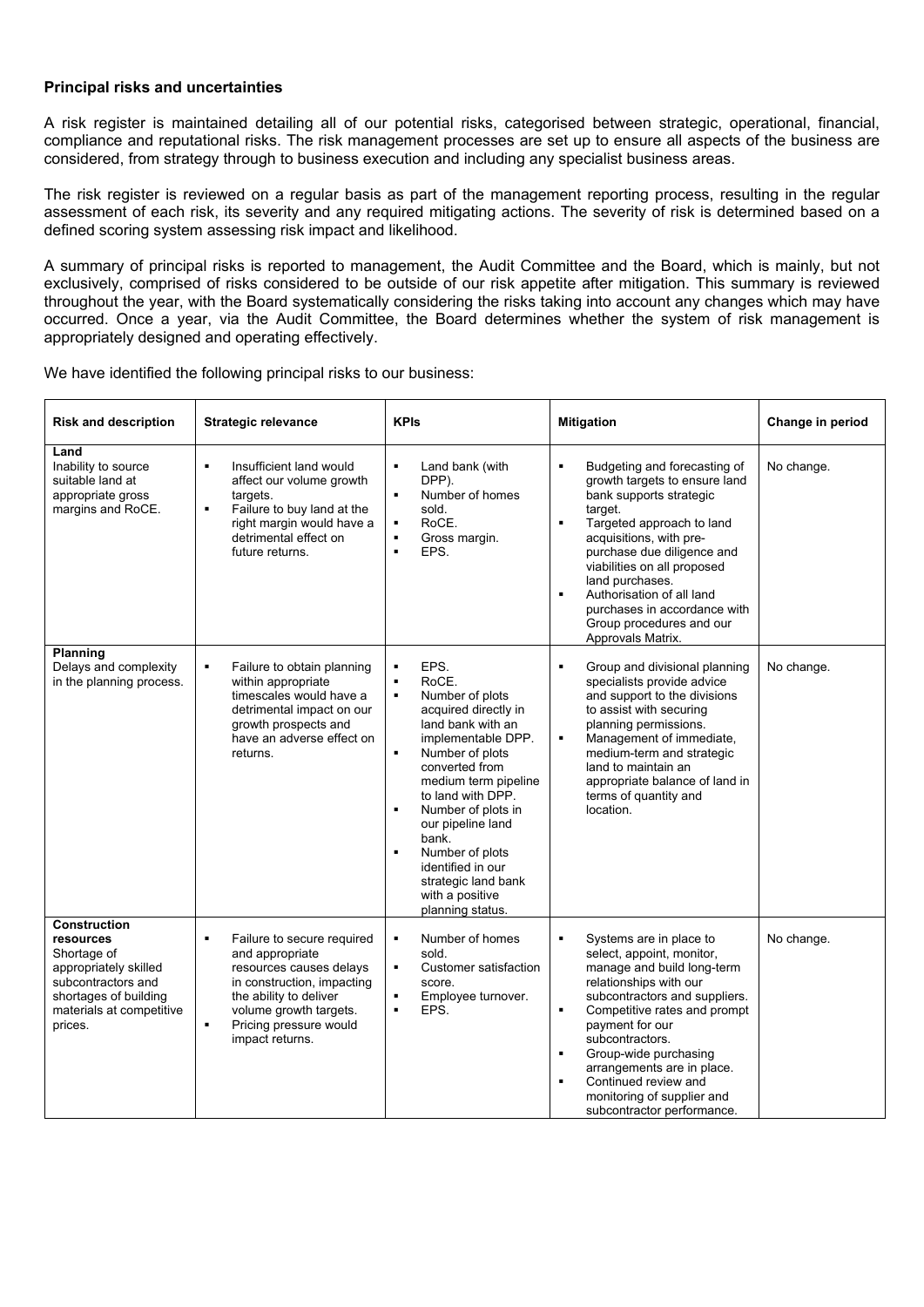| <b>Health and safety</b><br>There are significant<br>health and safety risks<br>inherent in the<br>construction process.                                                                                                                                                                                                                                                                   | In addition to the moral<br>٠<br>obligation and the<br>requirement to act in a<br>responsible manner,<br>injuries to any individual<br>while at one of our<br>business locations would<br>delay construction and<br>could result in criminal<br>prosecution, civil litigation<br>and reputational damage. | Number of RIDDOR<br>$\blacksquare$<br>seven day lost time<br>accidents per<br>100,000 site<br>operatives.<br>NHBC health and<br>٠<br>safety benchmark.<br>NHBC Health and<br>$\blacksquare$<br>Safety Awards.                                                             | The Board considers health<br>٠<br>and safety issues at every<br>meeting.<br>Regular visits to sites by<br>٠<br>senior management<br>(independent of our divisions)<br>and external consultants to<br>monitor health and safety<br>standards and performance<br>against the health and safety<br>policies and procedures.                                                                                                                                                                                                                                                                                                                                            | No change. |
|--------------------------------------------------------------------------------------------------------------------------------------------------------------------------------------------------------------------------------------------------------------------------------------------------------------------------------------------------------------------------------------------|-----------------------------------------------------------------------------------------------------------------------------------------------------------------------------------------------------------------------------------------------------------------------------------------------------------|---------------------------------------------------------------------------------------------------------------------------------------------------------------------------------------------------------------------------------------------------------------------------|----------------------------------------------------------------------------------------------------------------------------------------------------------------------------------------------------------------------------------------------------------------------------------------------------------------------------------------------------------------------------------------------------------------------------------------------------------------------------------------------------------------------------------------------------------------------------------------------------------------------------------------------------------------------|------------|
| <b>External environment</b><br>There are a number of<br>external factors that<br>could affect our ability to<br>generate sales,<br>including but not limited<br>to:<br>Economic factors,<br>٠<br>especially house<br>price inflation and<br>interest rates.<br>Mortgage<br>٠<br>availability.<br>Government<br>٠<br>housing policy.<br>Uncertainty over<br>٠<br>post-BREXIT<br>agreements. | $\blacksquare$<br>The ultimate impact of<br>these external factors<br>would be on the ability to<br>sell houses and<br>apartments and on<br>returns.                                                                                                                                                      | Number of homes<br>$\blacksquare$<br>sold.<br>Order book.<br>٠<br>Reservations rate.<br>$\blacksquare$<br>$\blacksquare$<br>Customer satisfaction<br>score.<br>EPS.<br>$\blacksquare$<br>RoCE.<br>$\blacksquare$                                                          | Ongoing monitoring of key<br>٠<br>business metrics and<br>development of action plans<br>as necessary.<br>Product range and pricing<br>٠<br>strategy determined based on<br>regional market conditions.<br>$\blacksquare$<br>Use of sales incentives, such<br>as part-exchange, to<br>encourage the selling<br>process.<br>$\blacksquare$<br>Use of Government-backed<br>schemes to encourage home<br>ownership.<br>We continue to monitor<br>$\blacksquare$<br>business performance and<br>build a robust future-proof<br>business with a solid strategy<br>and sound financial controls.                                                                           | No change. |
| <b>Human resources</b><br>Inability to attract and<br>retain appropriate<br>people.                                                                                                                                                                                                                                                                                                        | Failure to attract and<br>٠<br>retain people with<br>appropriate skills will<br>affect our ability to<br>perform and deliver our<br>volume growth target.                                                                                                                                                 | Employee turnover.<br>٠<br>Number of graduates<br>٠<br>and apprentices.<br>Number of people<br>$\blacksquare$<br>who have worked for<br>the Group for 10<br>years or more.<br>Training days per<br>$\blacksquare$<br>employee.<br>Senior management<br>٠<br>gender split. | Continued development of<br>٠<br>the Group Human Resources<br>function and implementation<br>of our people strategy.<br>$\blacksquare$<br>Centralised recruitment<br>support and employee<br>engagement activities.<br>Monitoring and review of staff<br>٠<br>turnover and feedback from<br>exit interviews.<br>٠<br>Competitive salary and<br>benefits packages which are<br>regularly reviewed and<br>benchmarked.<br>Succession plans in place<br>and key person<br>dependencies identified and<br>mitigated.<br>Increased level of training<br>$\blacksquare$<br>provided to employees.<br>Graduate, apprentice and site<br>٠<br>manager programmes in<br>place. | No change. |
| IT and security<br>Failure to have suitable<br>systems in place and<br>appropriate back up,<br>contingency plans and<br>security policies.                                                                                                                                                                                                                                                 | Poor performance of our<br>$\blacksquare$<br>systems would affect<br>operational efficiency,<br>profitability and our<br>control environment.                                                                                                                                                             | EPS.<br>٠                                                                                                                                                                                                                                                                 | Group-wide systems are in<br>٠<br>operation which are centrally<br>controlled with an outsourced<br>support function in place.<br>Continued investment in<br>$\blacksquare$<br>systems.<br>Regular review and testing of<br>$\blacksquare$<br>our security measures,<br>contingency plans and IT<br>security policies.<br>Group-wide Cyber Security<br>٠<br>Committee in place.                                                                                                                                                                                                                                                                                      | No change. |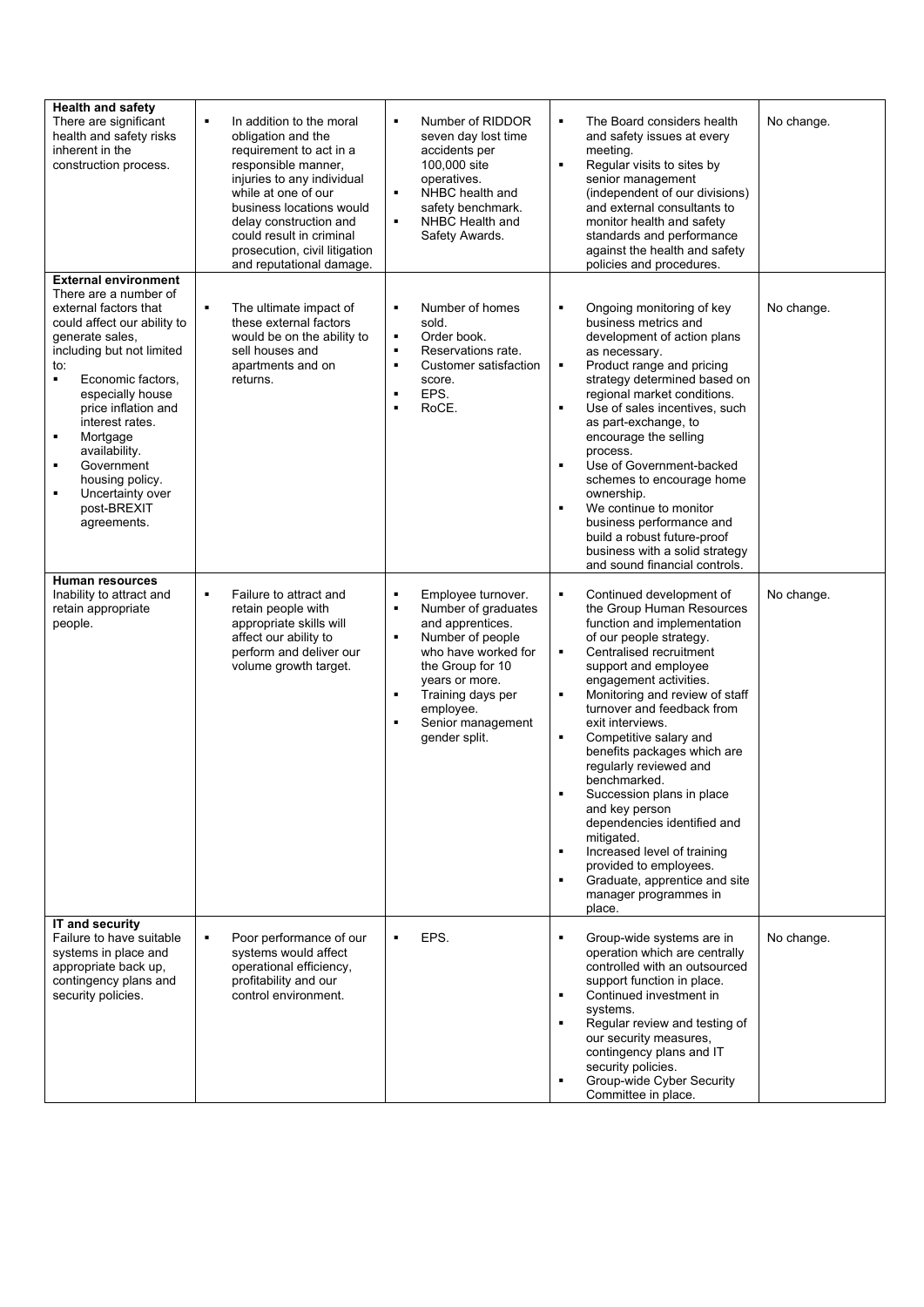| Legal and regulatory<br>compliance<br>Failure to comply with<br>legislation and<br>regulatory requirements.                                                                                           | Lack of appropriate<br>٠<br>procedures and<br>compliance would result<br>in delays in land<br>development,<br>construction and sales<br>completions plus possible<br>re-work to sites, all of<br>which could have a<br>detrimental impact on<br>profitability and<br>reputation, potentially<br>leading to financial<br>penalties and other<br>regulatory consequences.<br>$\blacksquare$<br>Changes may occur as a<br>result of the MHCLG's<br><b>Building Safety</b><br>Programme and the work<br>being carried out by the<br><b>CMA and Government on</b><br>leasehold reform.                             | $\blacksquare$<br>Volume growth.<br>EPS.<br>٠<br>Number of homes<br>$\blacksquare$<br>sold.<br>RoCE.<br>$\blacksquare$<br>Gross margin.<br>$\blacksquare$                                                                                                                                                                                                                                                                                                       | In-house expertise from<br>٠<br>Group Company Secretariat,<br>Legal, Health and Safety and<br>Technical functions who<br>advise and support divisions<br>on compliance and regulatory<br>matters.<br>Consultation with<br>٠<br>Government agencies,<br>specialist external legal<br>advisors and subject matter<br>experts (e.g. fire safety<br>consultants) including<br>ongoing cooperation with the<br>CMA.<br>Strengthened Group-wide<br>٠<br>policies, procedures and<br>training for key regulatory<br>matters, supported by<br>reporting and whistleblowing<br>procedures.<br>Continual monitoring and<br>٠<br>review of changes to<br>legislation and regulation,<br>including any supporting<br>guidance and advice notes.<br>Continual liaison with the<br>HBF on regulation and<br>compliance matters. | No change. |
|-------------------------------------------------------------------------------------------------------------------------------------------------------------------------------------------------------|---------------------------------------------------------------------------------------------------------------------------------------------------------------------------------------------------------------------------------------------------------------------------------------------------------------------------------------------------------------------------------------------------------------------------------------------------------------------------------------------------------------------------------------------------------------------------------------------------------------|-----------------------------------------------------------------------------------------------------------------------------------------------------------------------------------------------------------------------------------------------------------------------------------------------------------------------------------------------------------------------------------------------------------------------------------------------------------------|-------------------------------------------------------------------------------------------------------------------------------------------------------------------------------------------------------------------------------------------------------------------------------------------------------------------------------------------------------------------------------------------------------------------------------------------------------------------------------------------------------------------------------------------------------------------------------------------------------------------------------------------------------------------------------------------------------------------------------------------------------------------------------------------------------------------|------------|
| Climate change<br>Failure to evolve<br>business practices and<br>operations in response<br>to climate change,<br>including physical<br>impacts, reporting<br>requirements and social<br>expectations. | $\blacksquare$<br>There is an increased<br>focus on the actions taken<br>by businesses in<br>response to climate<br>change and the<br>disclosures made. Failure<br>to improve reporting and<br>performance in line with<br>new regulations and<br>heightened social<br>expectations could lead to<br>financial penalties and<br>reputational damage.<br>The physical impacts of<br>$\blacksquare$<br>climate change (such as<br>extreme weather) could<br>lead to disruptions within<br>the supply chain and build<br>programme.                                                                              | $\blacksquare$<br>Greenhouse gas<br>emissions.<br>Carbon emissions<br>٠<br>per completed home.                                                                                                                                                                                                                                                                                                                                                                  | Continual monitoring of new<br>٠<br>and evolving requirements as<br>part of our legal and<br>regulatory compliance<br>framework, including the<br>Future Homes Standard.<br>Dedicated Head of<br>٠<br>Sustainability to assess risks<br>relating to climate change,<br>monitor performance and<br>drive improvement.<br>Investment in energy-saving<br>٠<br>measures for offices and<br>sites, including transition to<br>REGO certified electricity.<br>Procurement of materials<br>(e.g. timber) from sustainable<br>sources.<br>Regular review of the design<br>٠<br>and features of new homes to<br>increase energy efficiency.                                                                                                                                                                               | No change. |
| <b>COVID-19</b><br>Uncertainty over the<br>impact of COVID-19 on<br>the Group's operational<br>and financial<br>performance.                                                                          | The economic uncertainty<br>$\blacksquare$<br>brought about by COVID-<br>19, in addition to the<br>factors below, affects<br>construction and sales<br>activity which ultimately<br>impact the Group's<br>liquidity:<br>Lack of high loan-to-<br>value mortgages<br>Government<br>imposed<br>restrictions/guidance<br>Maintaining social<br>÷<br>distancing practices<br>Issues in the supply<br>chain or high levels<br>of staff/subcontractor<br>absence.<br>Damage to reputation if<br>$\blacksquare$<br>the Group is not<br>perceived to be following<br>Government guidelines<br>and acting responsibly. | EPS.<br>$\blacksquare$<br>Number of homes<br>$\blacksquare$<br>sold.<br>RoCE.<br>$\blacksquare$<br>$\blacksquare$<br>Gross margin.<br>Order book value.<br>٠<br>Land bank (with<br>$\blacksquare$<br>DPP).<br>Operating margin.<br>$\blacksquare$<br>Dividend per ordinary<br>٠<br>share.<br>Operating profit.<br>$\blacksquare$<br>$\blacksquare$<br>Net asset value per<br>ordinary share.<br>Employee turnover.<br>٠<br>$\blacksquare$<br>Reservations rate. | Strong balance sheet as at<br>٠<br>31 January 2021 and<br>committed bank facilities of<br>£495 million. The Group also<br>has USPP debt of £130<br>million.<br>Regular review of liquidity<br>٠<br>and cashflow at a Group<br>level.<br>Targeted spend on land and<br>٠<br>WIP.<br>Maintenance of business<br>٠<br>resilience plans supported by<br>investment in IT to enable<br>robust homeworking.<br>Safe working practices and<br>arrangements implemented<br>across offices and sites for<br>staff, subcontractors and<br>customers with Marshalls<br>appointed to monitor social<br>distancing.                                                                                                                                                                                                            | No change. |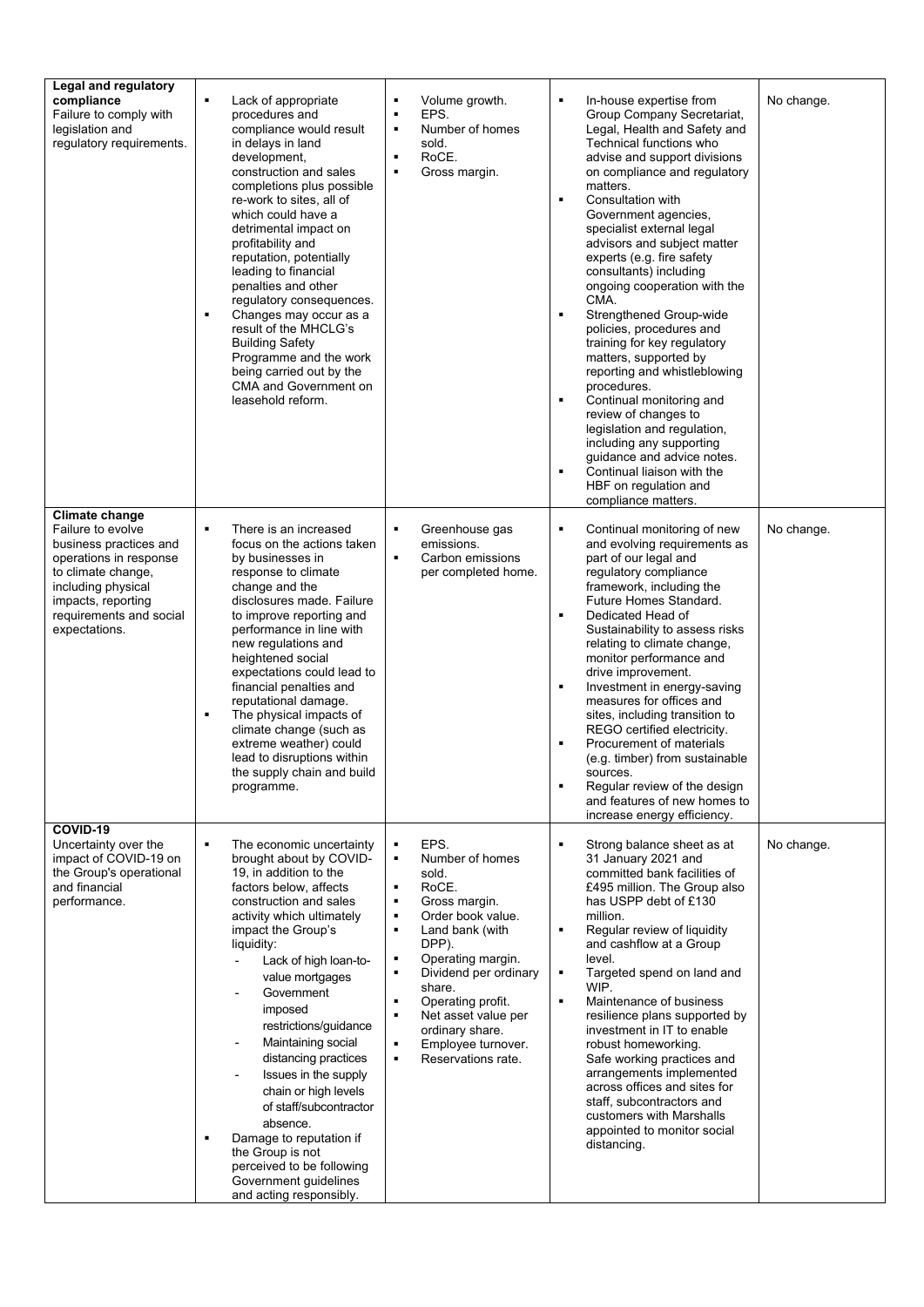The Group also faces a number of emerging risks that have the potential to be significant to the achievement of our strategy, but which at present cannot be fully defined and assessed. These are considered as part of our established risk management framework, discussed by the Board regularly and elevated to principal risks when warranted.